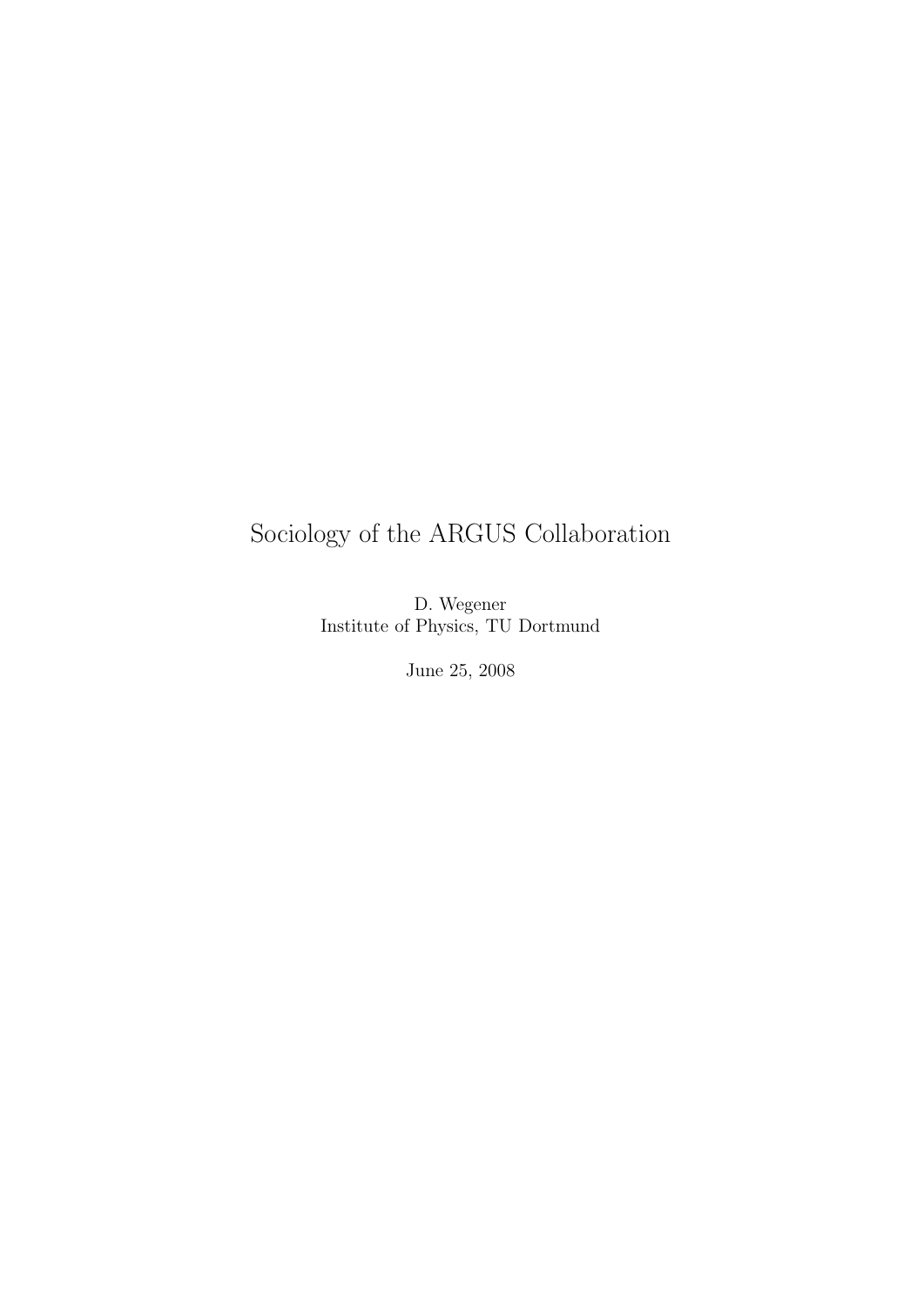What we call the beginning is often the end and to make an end is to make a beginning. The end is where we start. ARGUS logbook 21.3.1989∗

## **1. Introduction**

Recently a growing number of sociologists and historians of science started to analyze the way physics in Big Science [1] is carried out. Specifically they are interested in the way how collaborations function in general [2]. On the contrary in this paper the ARGUS experiment is taken as an example to discuss the different steps in the development of an efficient collaboration which might provide a benchmark for professionals in the field for their more abstract studies. Moreover, the paper aims to remind people who worked over years in ARGUS of their hard work and stress but also of happy hours of success; fortunately the latter were not too rare.

The late D.R.O. Morrison summarized his experience with and observation of international collaborations in the paper 'The Sociology of International Collaborations' [3]. According to his insights a strong leadership is the necessary condition for a successful experiment, hence he postulated:

• The spokesman is an outstanding physicist and leader who is the dominant personality in the collaboration.

Since he noted a few cases where not enough critical potential was available in a collaboration to avoid publication of wrong results he qualified his requirement:

• It is important to have at least a second major personality in the collaboration.

On the other hand the key for a collaboration to miss its goals according to Morrison was the following organizational structure:

• A collaboration in which there are several major personalities and which is completely democratic does have a problem.

Though ARGUS was not really a democratic organized collaboration and had two successful spokesmen (fig.1) this third criterion formulated by Morrison describes its organization best. Hence the question arises if ARGUS had a problem as foreseen by Morrison.

This can be judged following the old advice 'A fructibus eorum cognoscetis eos' [4]. Refering to the citation statistics ARGUS was very successful. In fig.2 the citations of the DESY experiments are compared; even the first observation of the gluon is less often quoted than the discovery of  $B^0B^0$ −mixing by ARGUS. Moreover, the ARGUS result belongs to the top 20 list of the most influential experimental papers in particle physics. Concentrating to accelerator based experiments ARGUS ranks even at place 11 (table 1). If one trusts more in peer reviews one can quote the judgement of the director of the competing laboratory [5]: 'In particular, the ARGUS collaboration, about 80 physicists from DESY,

<sup>∗</sup>quoting T.S. Eliot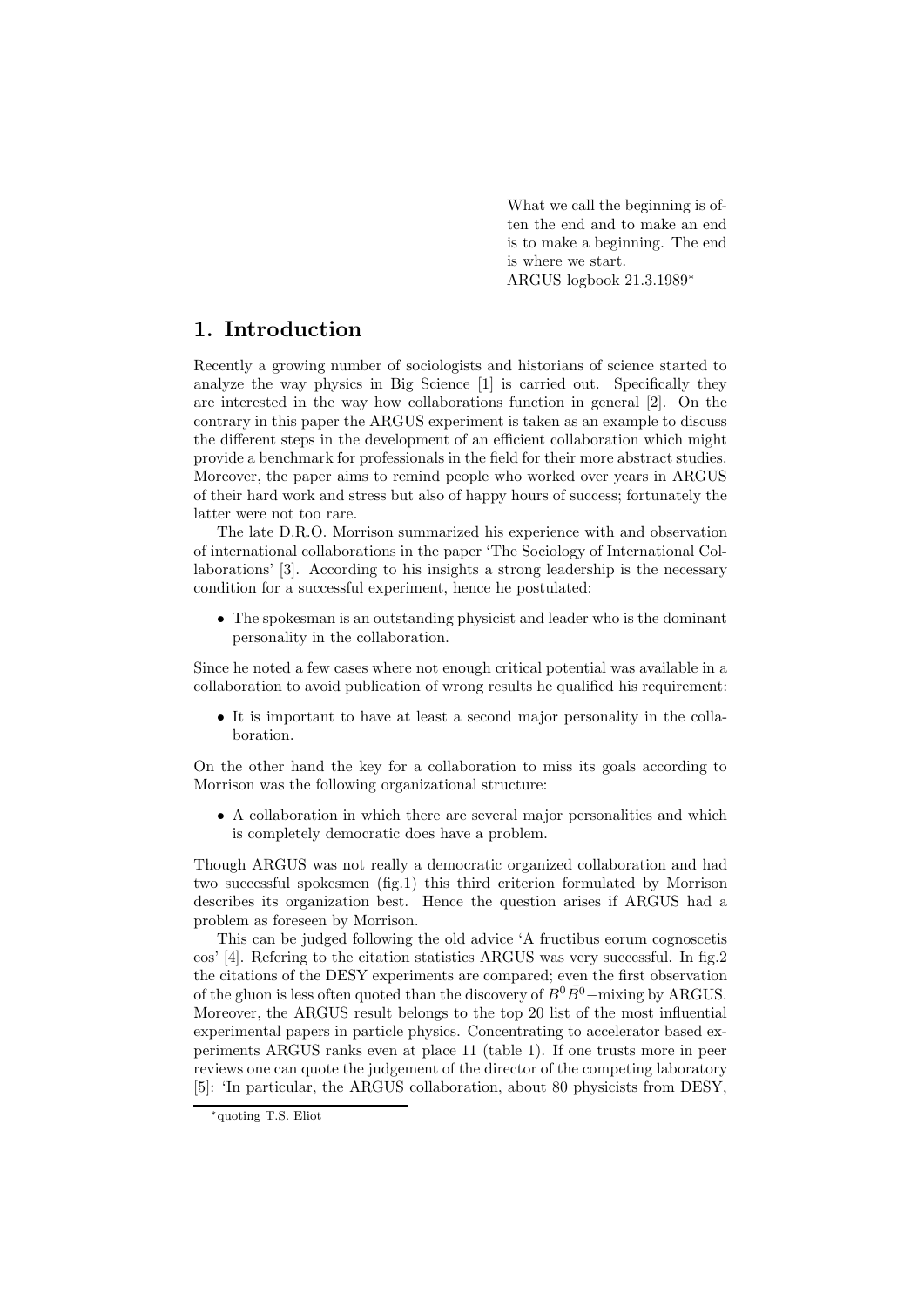



Figure 1: W. Schmidt-Parzefall (left) spokesman 1979 – 1989 and H. Schröder (right) spokesman 1990-2000

**Table 1:** Accelerator based particle physics experiments – TOP citation list [7]

| Experiment      | Topic                                 | Publication      | cit. |
|-----------------|---------------------------------------|------------------|------|
| Aubert et al    | Observation of J                      | PRL33(1974)1404  | 1546 |
| MARKI(SLAC)     | Observation of $\Psi$                 | PRL 33(1074)1406 | 1453 |
| CDF(FNAL)       | Obs. of Top Quark                     | PRL74(1995)2626  | 1408 |
| Cristenson(BNL) | Obs. of CP Violation                  | PRL13(1964)138   | 1380 |
| EMC(CERN)       | Spin Asymmetry $\mu$ DIS              | PLB206(1988)364  | 1354 |
| D0(FNAL)        | Obs. of Top Quark                     | PRL 74(1995)2632 | 1348 |
| UA1(CERN)       | Obs.of W                              | PLB122(1983)103  | 1209 |
| EMC(CERN)       | Spin Struct. of Proton                | NPB328(1989)1    | 1176 |
| UA1(CERN)       | Obs. of $Z^0$                         | PLB126(1983)398  | 1129 |
| HERB(FNAL)      | Obs. of $\Upsilon$                    | PRL39(1977)252   | 1109 |
| ARGUS(DESY)     | Obs. of $B^0\overline{B}{}^0$ -Mixing | PLB192(1987)245  | 1097 |
| UA2(CERN)       | Evidence for $Z^0$                    | PLB129(1983)130  | 1049 |

several German universities and others in Canada, Russia and elsewhere has been one of the most productive collaborations in the history of experimental high energy physics'. Similar judgements by G. Altarelli [6] and the chairman of IUPAP, who ranked the observation of the supernova explosion SN1987a, the ARGUS result on  $B\bar{B}$ −mixing and the observation of high temperature superconductivity as the most important physics results during his chairmanship underline the success of ARGUS. It follows from these judgements that Morrison must have missed essential characteristics of successful collaborations. The question 'did Argus have a problem' should be replaced by 'why was ARGUS so successful'.

## **2. Conception, Birth and Growth of the ARGUS Collaboration**

The details of the conception of the ARGUS experiment and its launching are described in these proceedings by the two main actors [8], [9]. The early stages of running DORIS in the Υ−region is discussed in [10] and therefore will not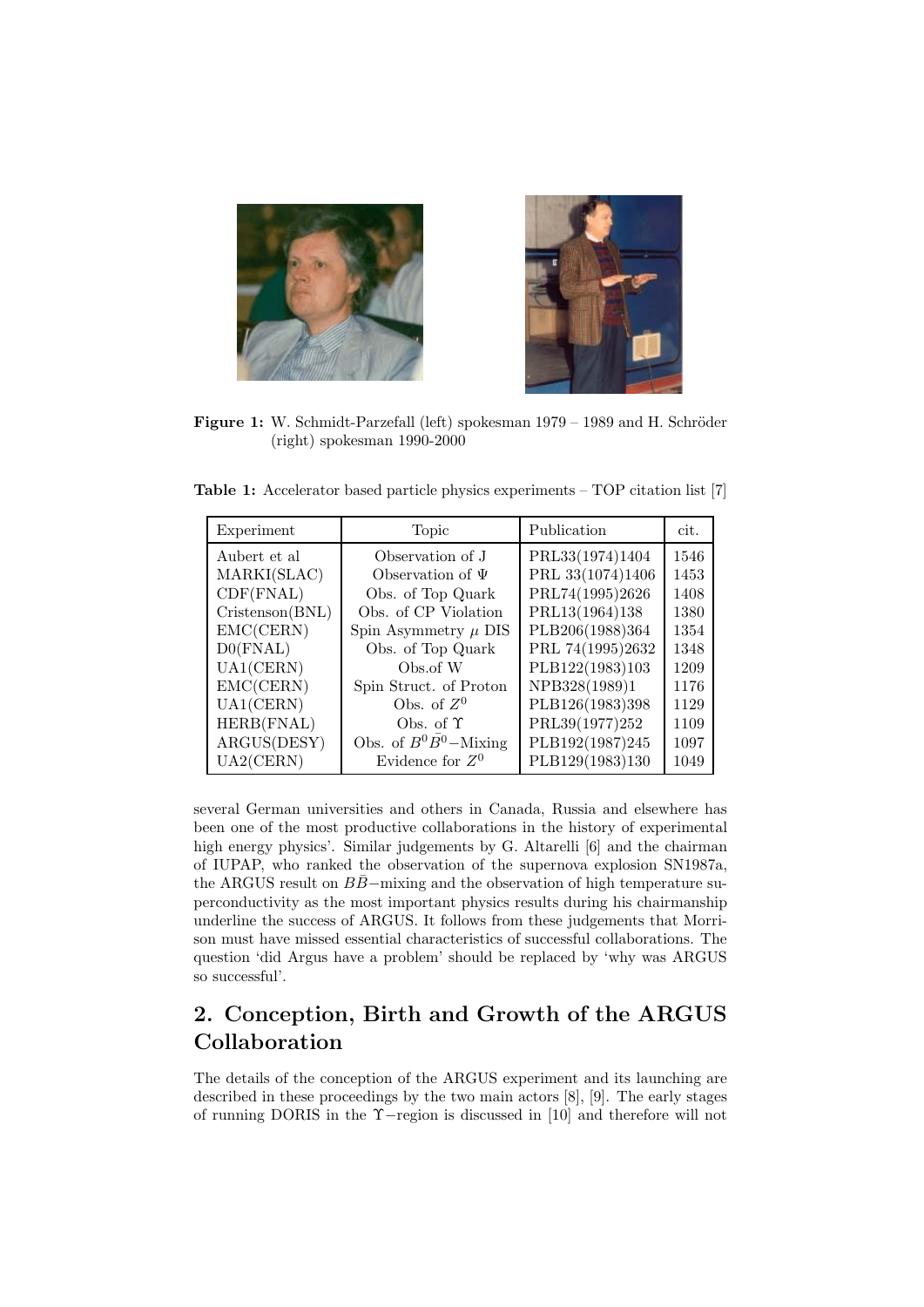

**Figure 2:** Citation statistics of DESY experiments [14]

be repeated here. Part of the conception phase was a dinner on September 14, 1977 which WSP, myself and our wives had shortly before we left Geneva and started to work at DESY and Dortmund respectively.

Only one month later at a DESY workshop [11] W. Schmidt-Parzefall presented the concept of 'A New Detector at DORIS' which already included the essential features of the final design. The list of physicists who participated in this study is given in fig.3. The arguments in favor of the possible physics program  $(f_1g_2)$  – fortunately not formulated too specifically – and the essential constraints of the detector design (fig.3) turned out to be farsighted. Only the last line of fig.3 demonstrates that no one in 1977 really could forecast the treasures hidden in the gold mine. Especially the theorists at that time underestimated the possibilities of a physics program at DORIS; characteristic is the table of priorities as seen by their representative [12] at the time of the workshop (fig.4).

The ARGUS proposal [13] was submitted October 1978 and presented to the PRC by two young members (fig.5) of the collaboration. Physicists from DESY (8), Dortmund (6), Heidelberg (3), Lund (2), ITEP Moscow (9) and South Carolina (2) signed it. Note that charm decays served as benchmark for the detector layout. The proposal was accepted after a long and cumbersome discussion in June 1979; this date can be identified as the birth of the ARGUS experiment.

#### **2.1 Growth of the ARGUS Collaboration**

In order to achieve enough strength and credibility a minimum number of scientists and institutes is necessary. ARGUS passed this threshold when IPP Toronto and Kansas University joined the common effort at the end of 1981.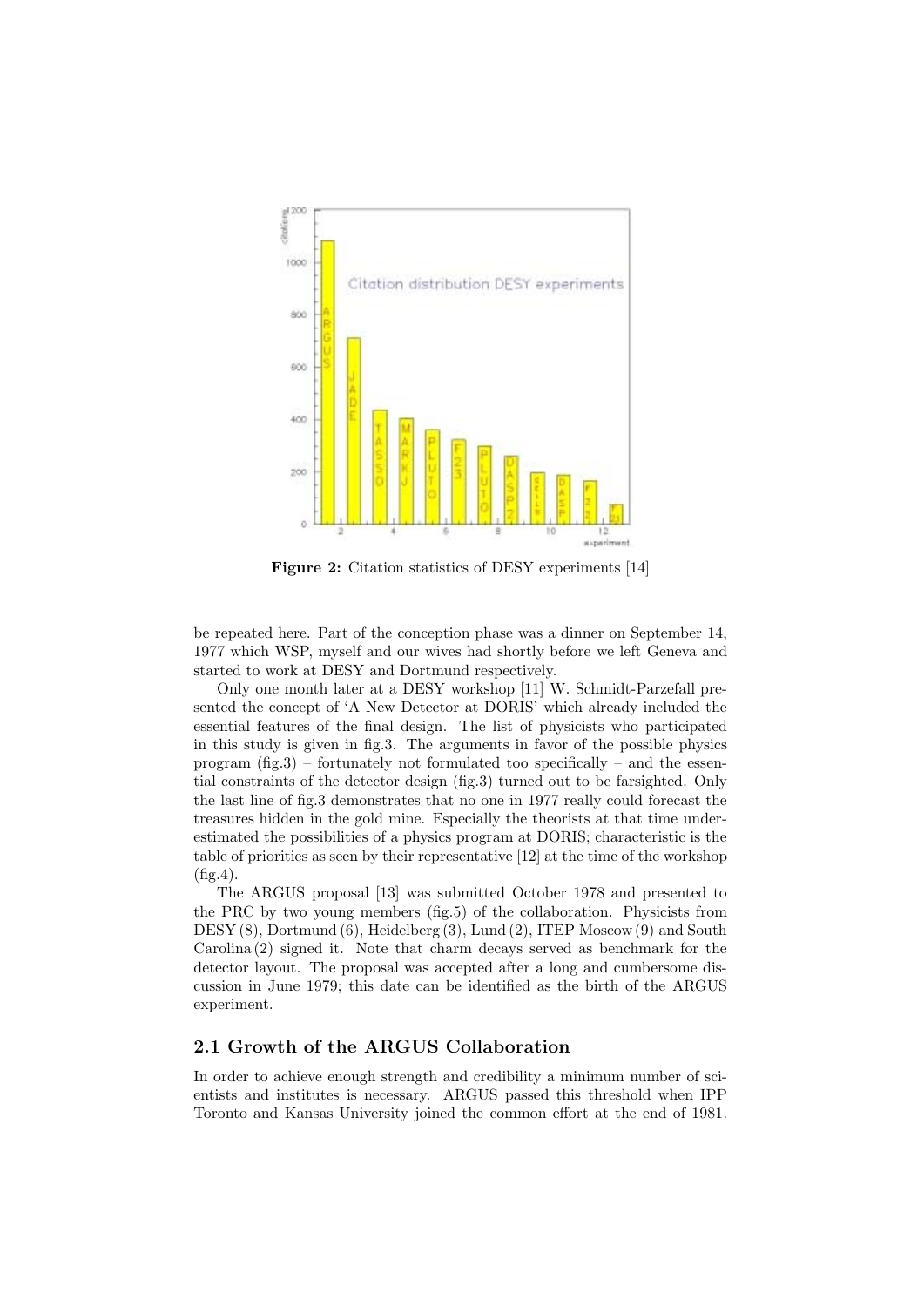| Detector Design Study       | Why                                   |  |
|-----------------------------|---------------------------------------|--|
|                             | $DORIS = gold$ mine                   |  |
| C.W. Darden                 | Charm Spectroscopy                    |  |
| H. Hasemann                 | Heavy Leplon (non sequential?)        |  |
| A. Kroleig                  | Upsilon region                        |  |
| W. Schmidt- Parzefull       | Cornell, SPEAR                        |  |
| H. Schröder                 |                                       |  |
| $M.-D.$ Schulz              | Solid angle <u>What</u><br>Resolution |  |
| F. Selonke                  |                                       |  |
| R. Wurth                    | Identification                        |  |
| F 15 F 51<br>R <sub>2</sub> | Second Generation = Last Generation   |  |

**Figure 3:** List of physicists who participated in the detector study (left) and arguments in favor of a research program at DORIS (right) [11]



**Figure 4:** Priority list for the DORIS program as seen by a theoretician in 1977 [12]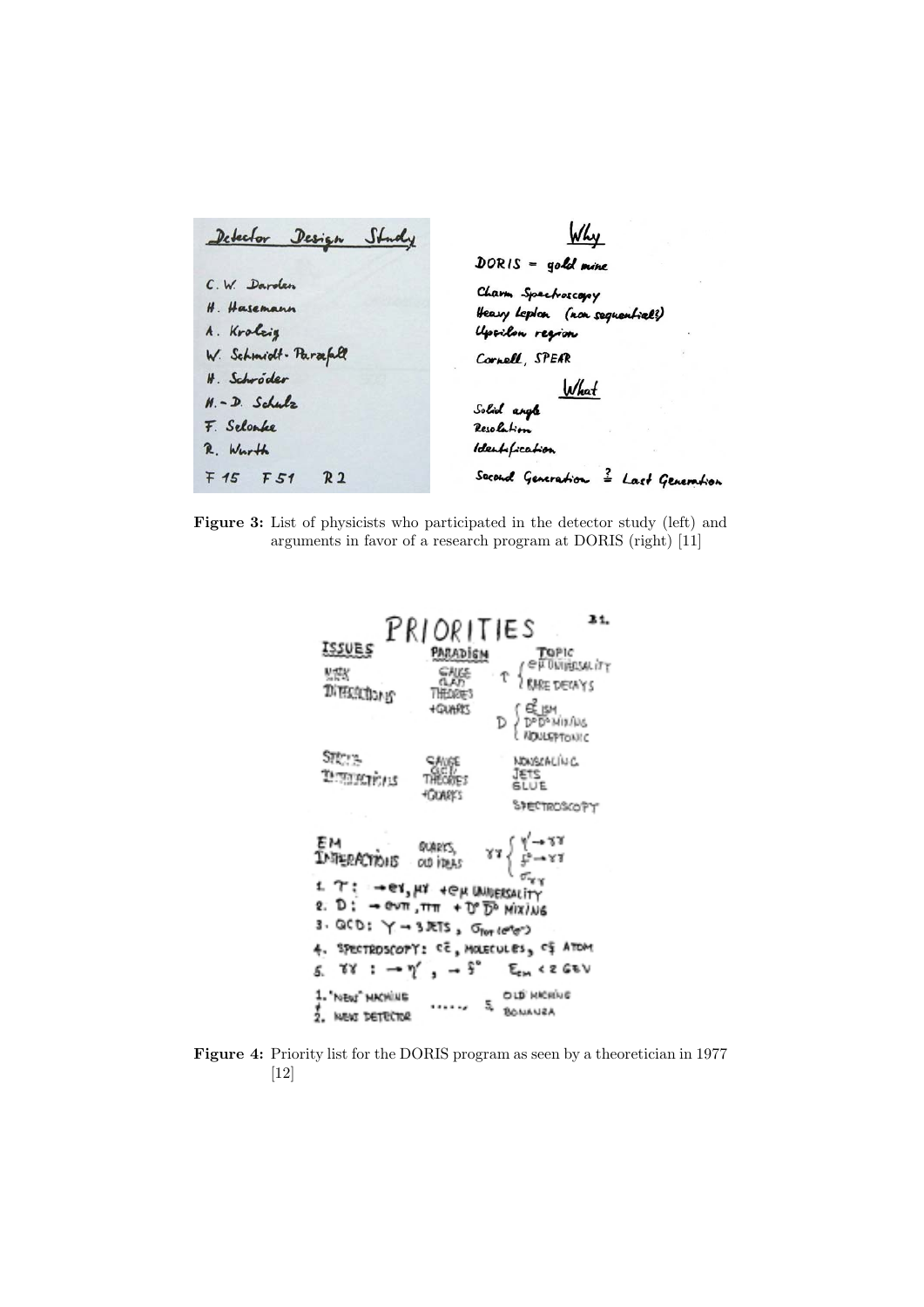

**Figure 5:** W. Hofmann and H. Schröder who presented the ARGUS proposal

At this moment not only the typical number of collaborators for experiments was achieved (Fig.6), but even more important enough experienced groups had joined the experiment who had the expertise and capacity to build the major detector components. Also enough manpower was available to develop the necessary online and analysis software. In retrospect it was especially fortunate that each major component could be developped and built by one of the participating institutes. The necessary technical coordination among other things was minimized by this fact.

Fig.7a shows a typical example of the mass production; as demonstrated by fig.7b during the development phase a few problems were met, but they turned out to be solvable. As shown in fig.8 the final installation was again a common effort of all members. It should be stressed that the detector was build in a very short time; three years after the proposal was accepted the detector was installed in the interaction region. Less than one month was needed to tune the detector and the data collection could start. The necessary diplomatic skills to convince the machine group to reduce the background are described in [9].

A first and essential answer why ARGUS was so successful is based on the facts described above:

- One institute was responsible to develop, build, calibrate and run the major components of the detector;
- during the whole lifetime of the experiment this responsibilty did not change;
- each institute took care that their PhD students achieved hardware experience participating in the running and calibration of the detector;
- each member of the collaboration got the chance to contribute to the general work and most of them made use of it.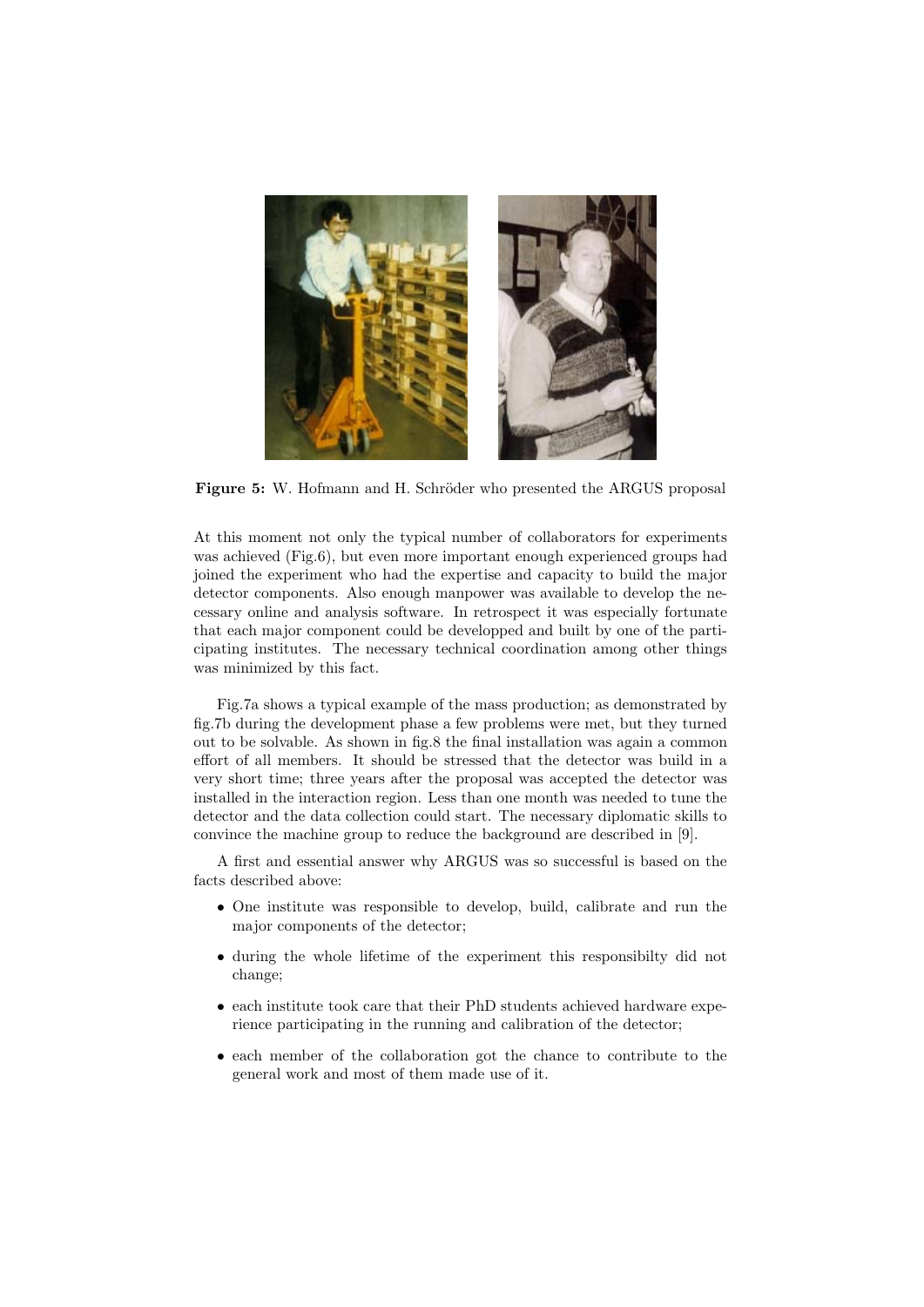

**Figure 6:** Number of authors signing ARGUS papers compared to average collaboration size [14] as a function of time

### **3. The Collaboration in its Maturity**

The data taking of the ARGUS experiment started on October 6, 1982 and ended on October 8, 1992 (fig.9); during these 10 years less than 30% of the time DORIS II was available for high energy physics (fig.10). In principle 2/3 of the running time was scheduled for high energy physics and  $1/3$  for synchrotron radiation. But in 1987 DORIS II was switched off for most of the time because of HERA preparations, the short running time available was then scheduled for synchrotron radiation. In 1990 DORIS II was upgraded for synchrotron radiation (Bypass), only a short test run for ARGUS was foreseen. Also in 1991 and 1992 nearly no luminosity for ARGUS was delivered. Only in the years 1985, 1986, 1988 and 1989 the ARGUS collaboration could collect luminosity for its physics program.

The first paper was submitted end of October 1983 [15]. It was followed by the only paper where ARGUS and Crystal Ball [16] combined their data to achieve a precision measurement in this case of the  $\Upsilon(2S)$ −mass. The last publication [17] appeared in 2000, eight years after the end of data collection. In total 151 journal papers were published by the ARGUS collaboration. It is worth noting that after 1989 six results were only submitted as preprints because the statistics available was too small to arrive at conclusive results.

#### **3.1 Organization**

Actually the organization of collaborations due to the complexity of the experiment and the large number of physicists and institutes participating is extremely elaborate with many boards and committees. Already the sheer number of co-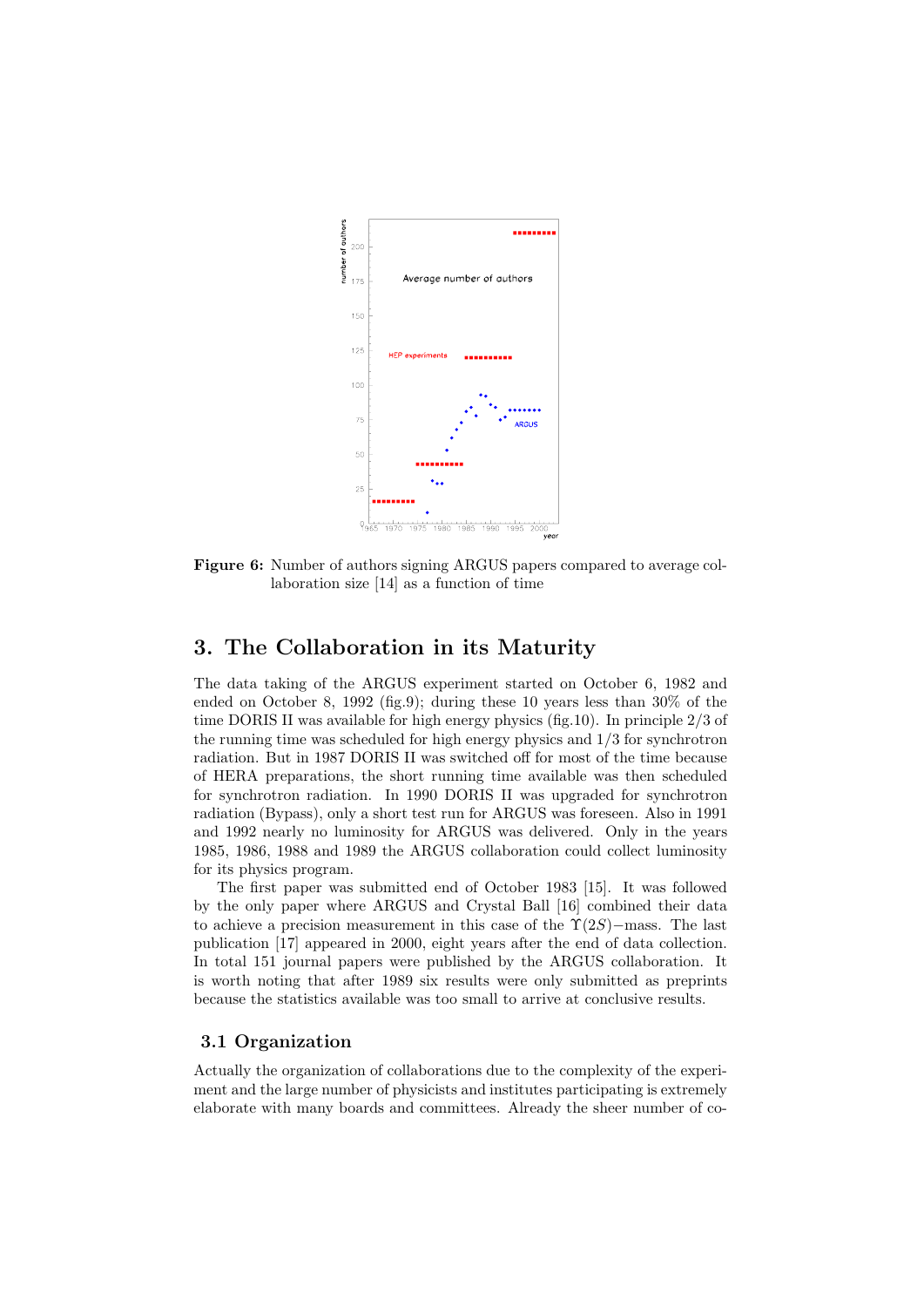

**Figure 7:** Shower counter modules prepared for calibration run (a) and model of support structure (b) of the shower counters



**Figure 8:** Installation of detetector components: insertion of shower counters (a) and cabling of drift chamber (b)

ordinators and deputies in one of the LHC experiments exceeds the number of ARGUS members. Hence much simpler ways to organize the work of the AR-GUS collaboration were necessary and possible: Decisions were taken by the spokesman who used his telephone and the daily meeting of the senior coffee club to make sure that essential arguments were considered. The decisions were clear and problem orientated and could immediately be realized (fig.11a). The spokesman and other members of the ARGUS collaboration were not forced to attend unnumerable meetings but had time for real work as demonstrated by fig.11b. Outsiders sometimes received the impression of chaotic conditions to prevail in the ARGUS collaboration but the principle of selforganization proved to be very effective. This is exemplified in a symbolic way by fig.12; while fig.12a symbolizes the chaotic phase, fig.12b recorded a few minutes later, proves the effectiveness of ARGUS selforganization.

The daily work was discussed once a week in the group meeting on Thursday morning where the running status and new results from data analysis were presented. Here for the first time the observation of  $B^0\overline{B}{}^0$ −mixing (fig.22) was discussed and I remember the talk of M. Danilov where he showed why ARGUS was a factor of 7 better than CLEO at that time. Of course, information was also exchanged by telephone and quite early e–mail was used. The first e–mail I found in my folders dates from 1988. Of special importance were collaboration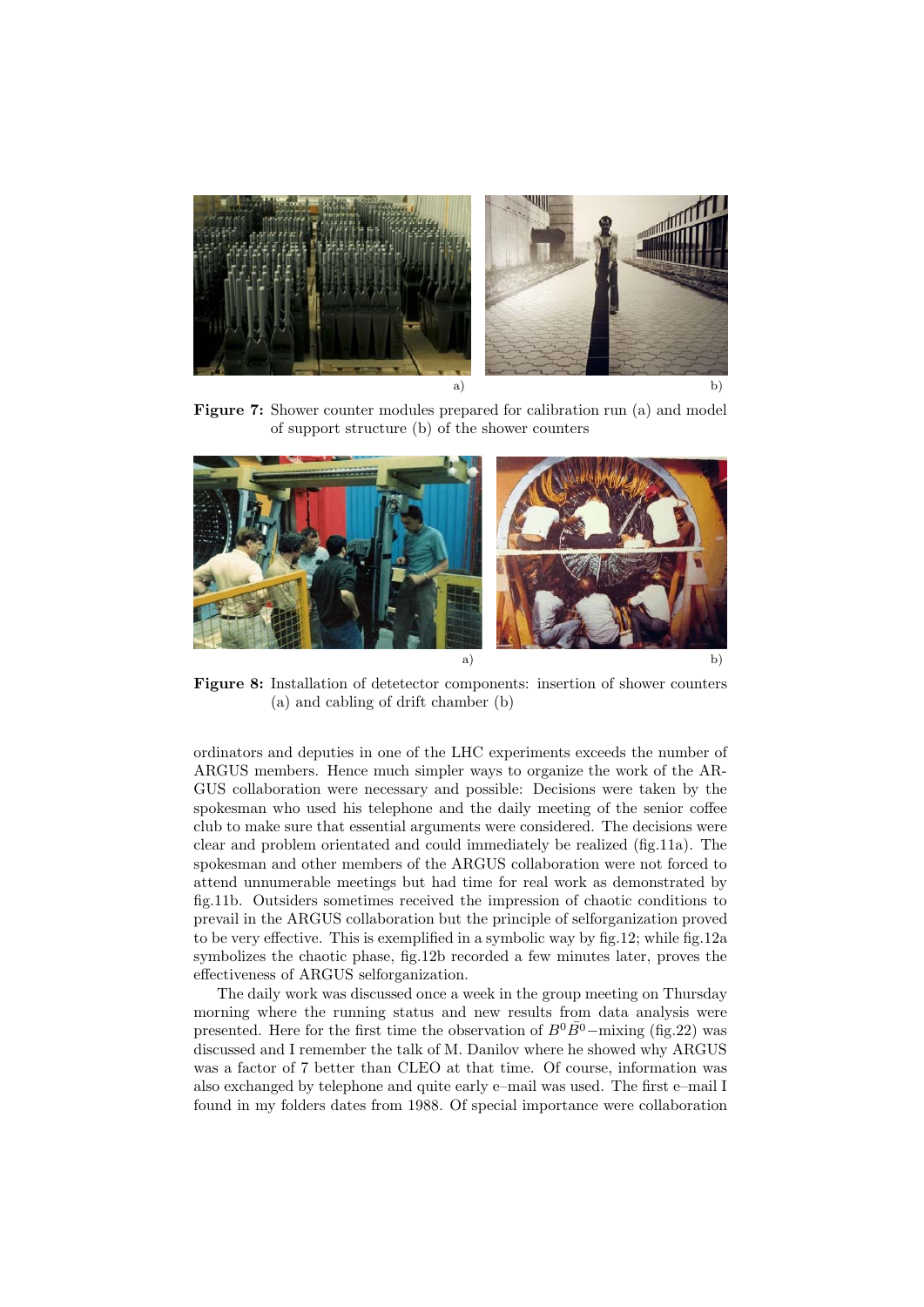

**Figure 9:** First entrance 6.10.1982 (left) and last one 8.10.1992 (right) in the ARGUS logbook



**Figure 10:** Integrated luminosity collected by ARGUS as function of time

meetings which took place twice a year. Each year one of these meetings was held at one of the outside institutions (Dortmund, Heidelberg, Moskau, Ljubljana, Montreal) before the summer conferences and the second in December usually in Stade. Parallel sessions which nowadays dominate the agenda of collaboration meetings were avoided; thus every member was able to follow the full program. No one was tempted to skip a session in order to do computer work since WWW was in its infancy.

None of the ARGUS physicists belonged to the DESY establishment; this fact turned out to be a major disadvantage, especially when priorities in the lab were defined. ARGUS' output for sure suffered from this fact.

One might get the impression that the young postdocs and PhD students were decoupled from the decisions taken in the experiment. This was not true on the contrary they were able to influence the priorities in the experiment to a large extend. This is best demonstrated [18] by te so called "Zwergenaufstand" (fig.13,14). At the end of the first long running period of the ARGUS experiment a series of possible improvements of the hardware as well as of the software were identified. Since no immediate reaction of the ARGUS management followed, a group of engaged young postdocs and PhD students took the initiative after a discussion with the spokesman and seized his suggestion to elaborate their ideas for an improvement program. They not only collected in a brainstorming session 'many unordered ideas regardless of the smallest chances of realization'. In a paper [19] they summarized in detail their 'ideas in a structured manner'.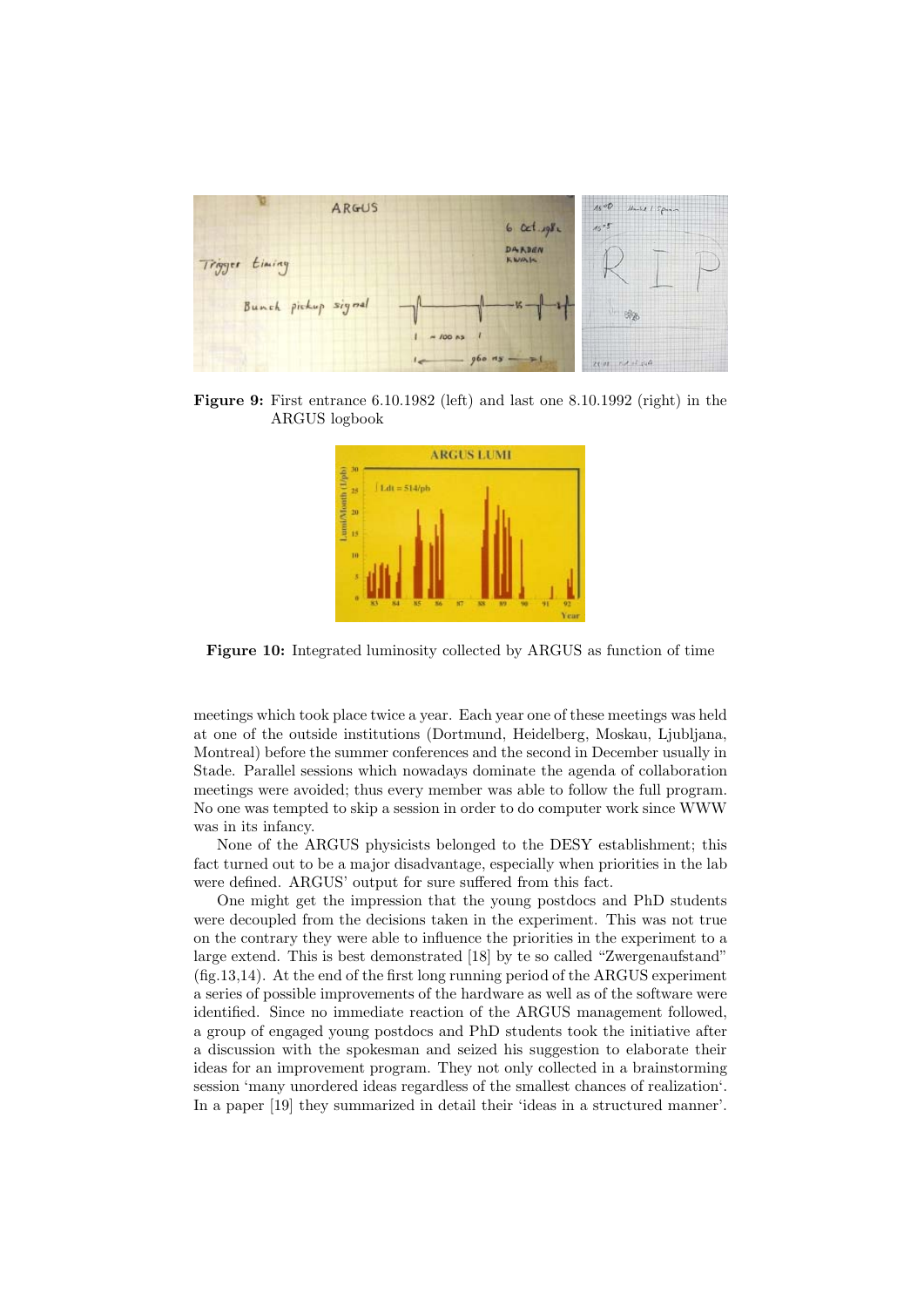

Figure 11: Note in the logbook 6.4.1989 (a) and preparation of the miniquadrupoles (b)



**Figure 12:** Demonstration of effective selforganization

They even made a step further: a priority list and an estimate of the necessary manpower were compiled. Fig.14 gives an impression of their work. Moreover, they found those people in the collaboration who were willing to take over the work to be done. This initiative turned out be be extremely successful and is an example of the power of selforganization. The results of these efforts were an essential ingredient of the ARGUS success.

#### **3.2 Data taking**

As discussed in the beginning of this chapter luminosity was delivered only part of the time. Even worse in the first years priority was given to the Crystal Ball experiment, only in the year 1985 ARGUS physics program got priority. In retrospect this decision of the DESY directorate needs some explanation. In 1983 priority for the Crystal Ball experiment was a natural decision and even for the year 1984 a rational argument exists:

- Crystal Ball had a running detector;
- it was an established and successful collaboration with a respectable record of discoveries;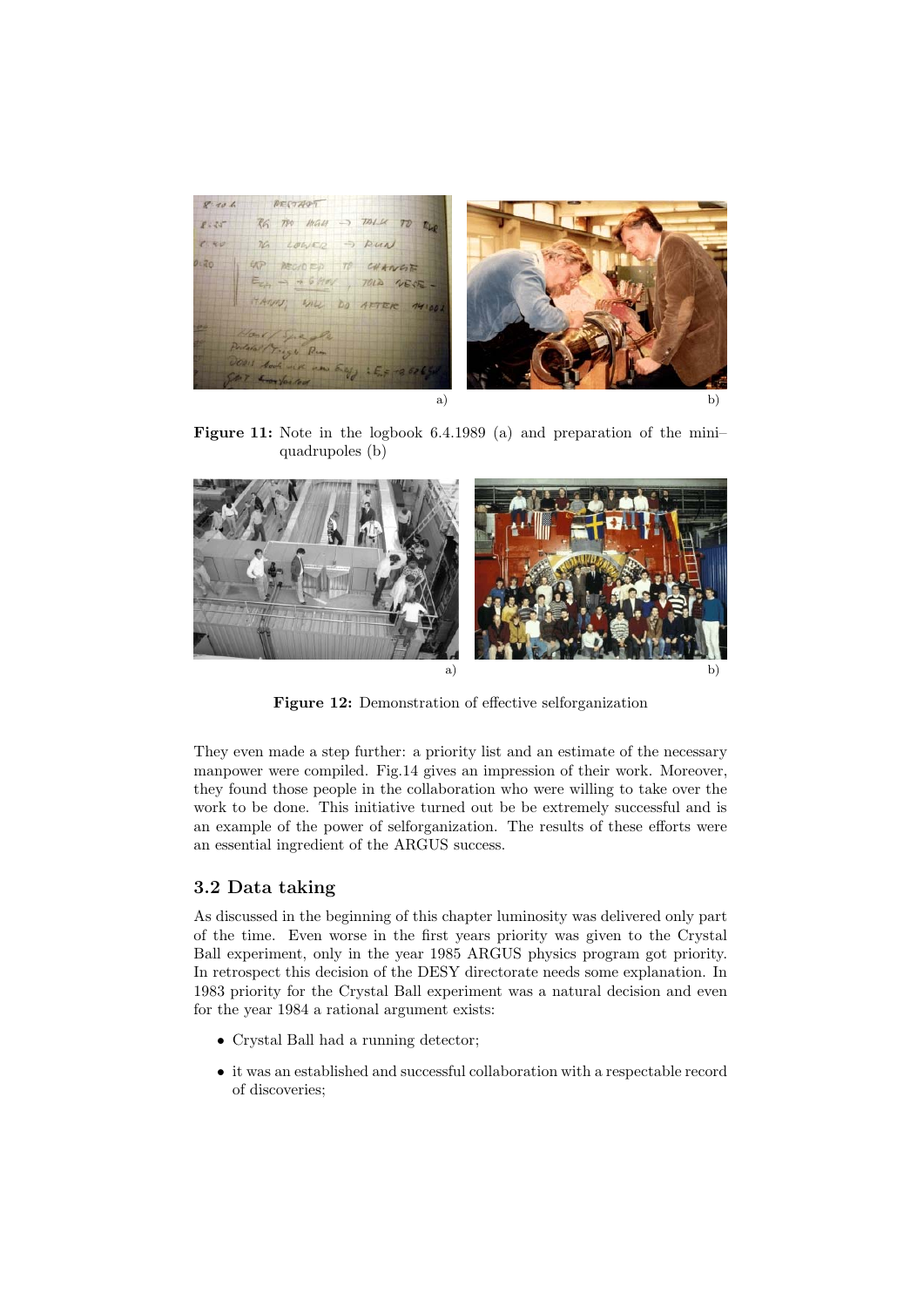## Zwergenaufstand Teil I

Anwesend waren: Uwe B., Gernod H., Dietmar K., Herbert K., Ulf M., Klaus S. und Siegfrid W. Nicht anwesend war: Andreas D.

2.11.86, 20:00 in der "Blauen Blume"

**Figure 13:** Postdocs and PhD students of the 'Zwergenaufstand' [18]

- the ARGUS senior members were youngsters at that time and not every one at DESY was convinced that we could compete successfully with the CLEO experiment;
- Crystal Ball observed [20] an unexpected signal in the decay channel  $\Upsilon(1S) \to \gamma \zeta$ . Hopes were running high for a short time at DESY that a light Higgs boson had been observed.

The signal observed in the 1983 data could not be reproduced by Crystal Ball [21] in the data collected in 1984. In agreement with this result ARGUS derived from its data a limit of the branching ratio [22] which was a factor 3 below the value originally claimed by Crystal Ball [20]. A 'model which might explain the disappearances' [23] seems to have been a strong enough argument for the directorate to schedule in 1986 50% of the running time available for high energy physics to collect data  $\pm 12$  MeV below and above the  $\Upsilon(1S)$ . This model seems to be described in ref.[24]; its explanative power had been analyzed with a negative result [25] already in spring 1985 by a senior member of the Crystal Ball collaboration. When discussing the DORIS II program for 1986, the PRC did not formulate an explicit recommendation for the 1986 running period, the minutes simply state 'the directorate will take a wise decision' [26]. No signal was observed either [23]; unfortunately these data could only be used for studies of  $\gamma\gamma$ −physics and not for the really interesting physics questions. As the final resumé of the Crystal Ball collaboration after three years of hard work one finds in [23] the statement 'the observation of  $\zeta$  has to be interpreted as a statistical fluctuation'.

How can the observation of the  $\zeta$  by Crystal Ball be explained? A convincing explanation may be the guidelines for searches formulated by J. W. Goethe, a critical observer of our field [27]. However, in addition the group dynamical explanation by Morrison [3] in his essay has to be considered for research performed by large collaborations: '... there are a number of published results which seem exciting and caused great activity, but are finally found to be wrong. It is not easy to say precisely how this occurs, may be by constantly repeating it to one another a surprisingly result becomes acceptable. The problem is when it becomes an article of faith for members of the collaboration to believe the result'.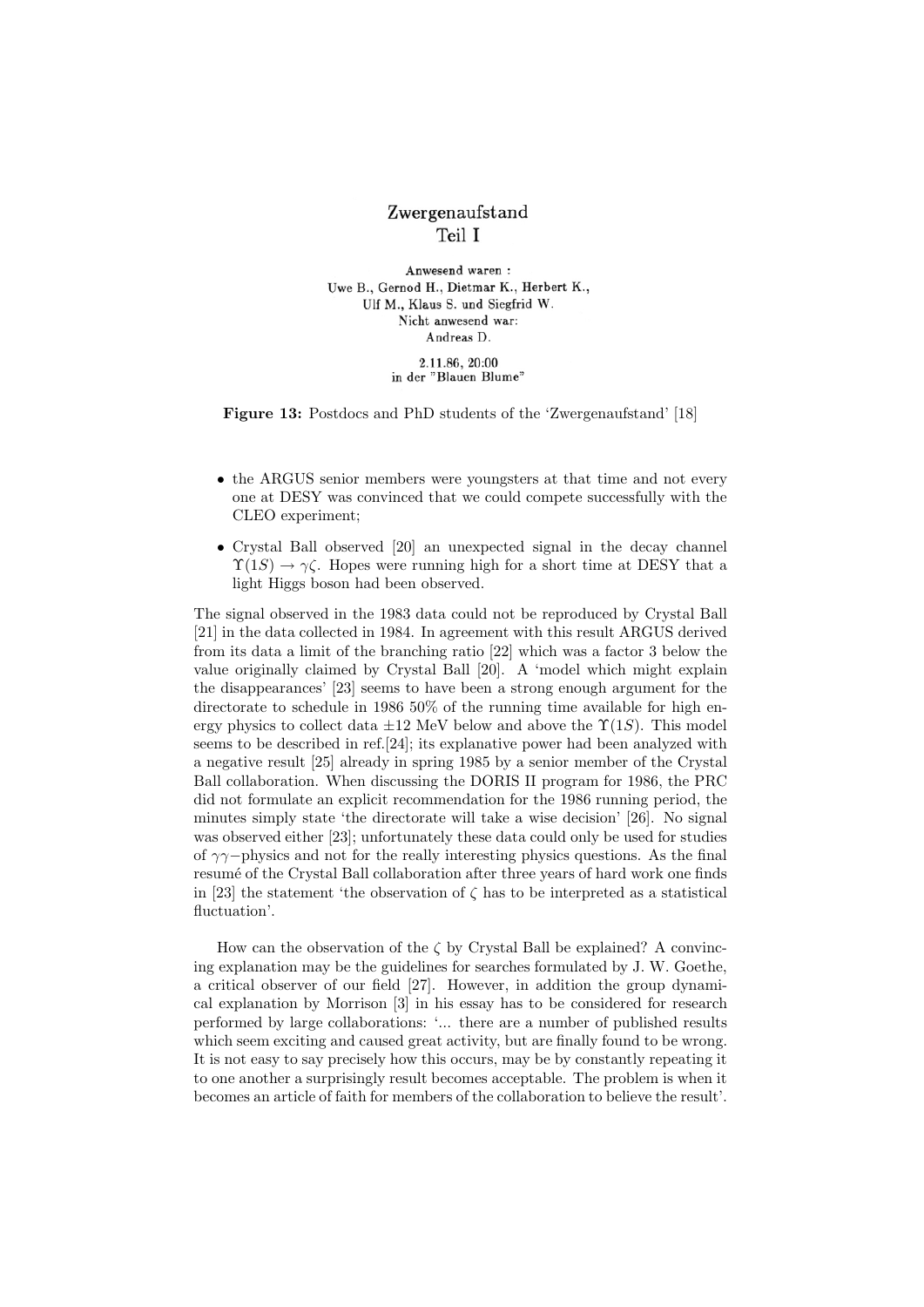



There were of course for ARGUS as in every other high energy physics experiment some problems due to external influences. The machine had to be switched off in the late afternoon because of energy costs. Moreover, DORIS II was sometimes not running smoothly and for long periods no data could be taken due to machine problems (fig.15a). Also the cooperation of the operators was not optimal as demonstrated by records in ARGUS logbook (fig.15b).

ARGUS itself produced also problems causing serious losses during data taking. The computing system was unstable quite often producing desperation to the people on shift; the note in the logbook (fig.16) expresses the frustration of a shifty. Sometimes detector components were running unstable; fortunately seniors knew the basic tricks to solve the problems (fig.17). Some of the youngsters soon developped a stoic attitude (fig.18a); moreover, as observed also in other collaborations the experiment not always benefitted from the presence of active experts (fig.18b).

ARGUS was confronted with one real hardware problem already at an early stage of the experiment. Not totally unexpected [28] a serious aging of the driftchamber due to deposits on the wires was observed in February 1984. Experts all over the world were contacted (fig.19a), unfortunately no unambiguous advice was given. Finally the spokesman, after discussing the problem with his friends at CERN, decided that water admixture should solve the problem (fig.19b) as it indeed did. After the successful operation, we could send a telegram to the spokesman who had gone for skiing, reporting the success of the procedure. The simple organizational structure of ARGUS (see ch.3.1) was in this case a real advantage to arrive at a quick decision.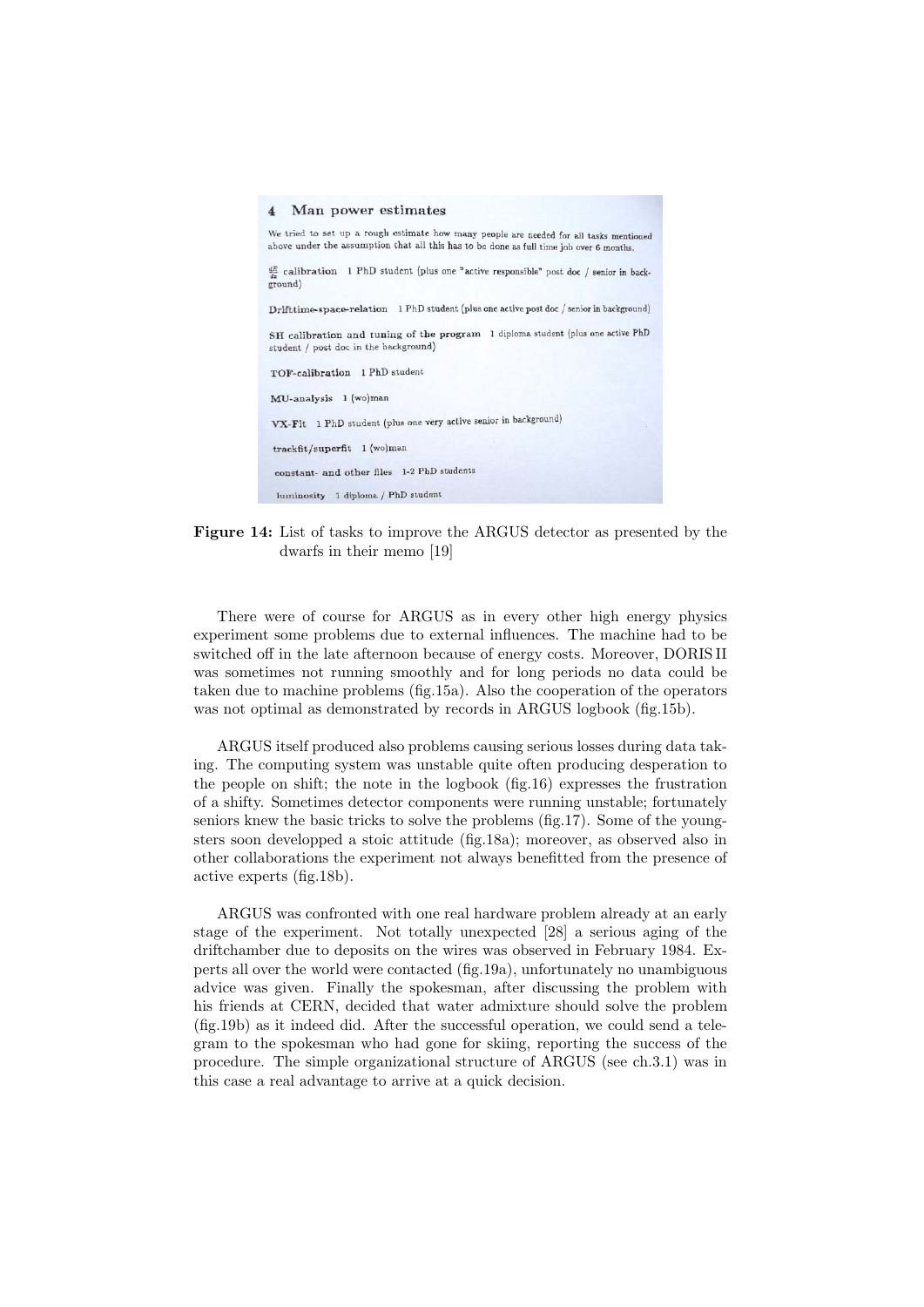

**Figure 15:** Notes in ARGUS logbook demonstrating external problems (a) 28.8.1985 and (b) 24.6.1984

Despite of these problems a successful data taking was possible and on some days unexpected high luminosities were collected (fig.20) followed by a spontaneous party of the shift crew. As explanation for this successful luminosity run the acknowledgement in the logbook might serve: 'The result would not have been possible without the help of a nice bottle of Manatirka Slivovic (ARGUS logbook VII p.103). It is not clear from the notes if the bottle was provided to the DORIS operators (following the example of WSP and Micha Danilov in 1982 [9]) or to the ARGUS shift team.

Enough data for a successful physics program including the first observation of  $B^0 - \overline{B^0}$  – mixing and the establishment of the  $b \to u$  transition was available to mention only the highlights in B–physics program. One might wonder, if a schedule of DORIS II considering the ARGUS wishes with higher priority would have allowed to observe in addition Penguin transition  $b \to \gamma$  for the first time. The later CLEO result [29] for the branching ratio excludes this in retrospect; a factor of 4 to 5 higher luminosity would have been needed.

#### **3.3 Physics**

DORIS II turned out to be a gold mine as emphasized by W. Schmidt-Parzefall at the first presentation (fig.3b) of the physics program [11]. It covered such different topics as:

• B–physics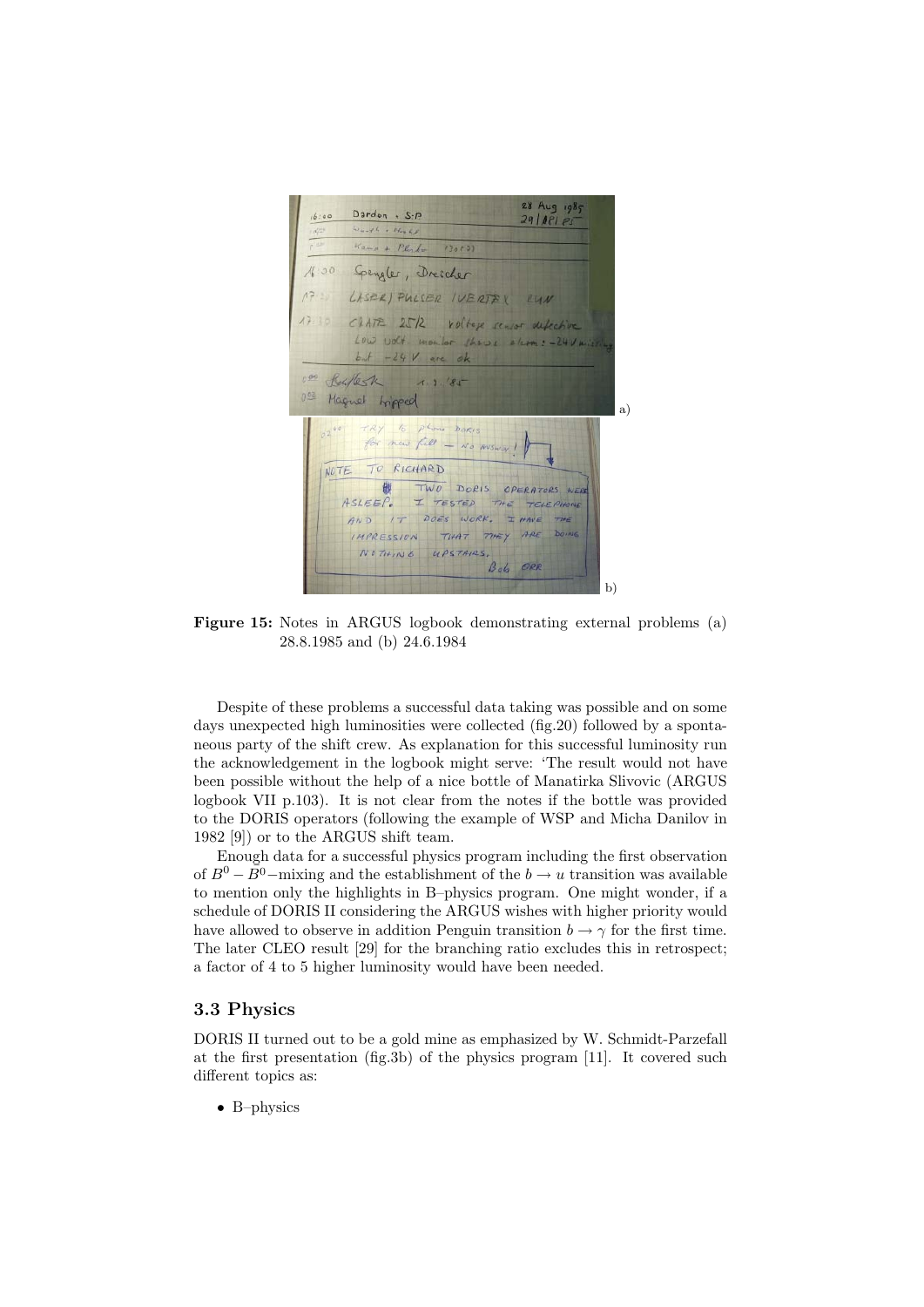

**Figure 16:** Frustration of a shift team due to computer crashes, ARGUS logbook 3.5.1990

 $16.9.84$ Dorow then wiggled he controllers together.<br>which connect wiggled he controllers together.

**Figure 17:** Note from the ARGUS logbook 16.9.1984

- Charm–physics
- $\tau$ −physics
- Spectroscopy of  $b\bar{b}$  bound states
- Quark and gluon fragmentation
- $\gamma\gamma$ −physics
- Searches for new physics

In all these fields papers were published starting with 'First observation of ...'. More than 50% of the publications were based on PhD thesis (fig.21).

There existed a plethora of physics problems which could be attacked. This fact made life easy since every one could find problems whose solution promised reward. Comparing the number of PhD thesis with the number of publications and the time distribution of diploma and PhD thesis a characteristic time shift is observed which also shows up in other experiments. It can easily be explained by the fact that publications were often based on results of PhD while diploma thesis very often covering technical developments.

Why was ARGUS so successful to exploit the rich physics accessible? We had an excellent detector and optimally designed software, but of course most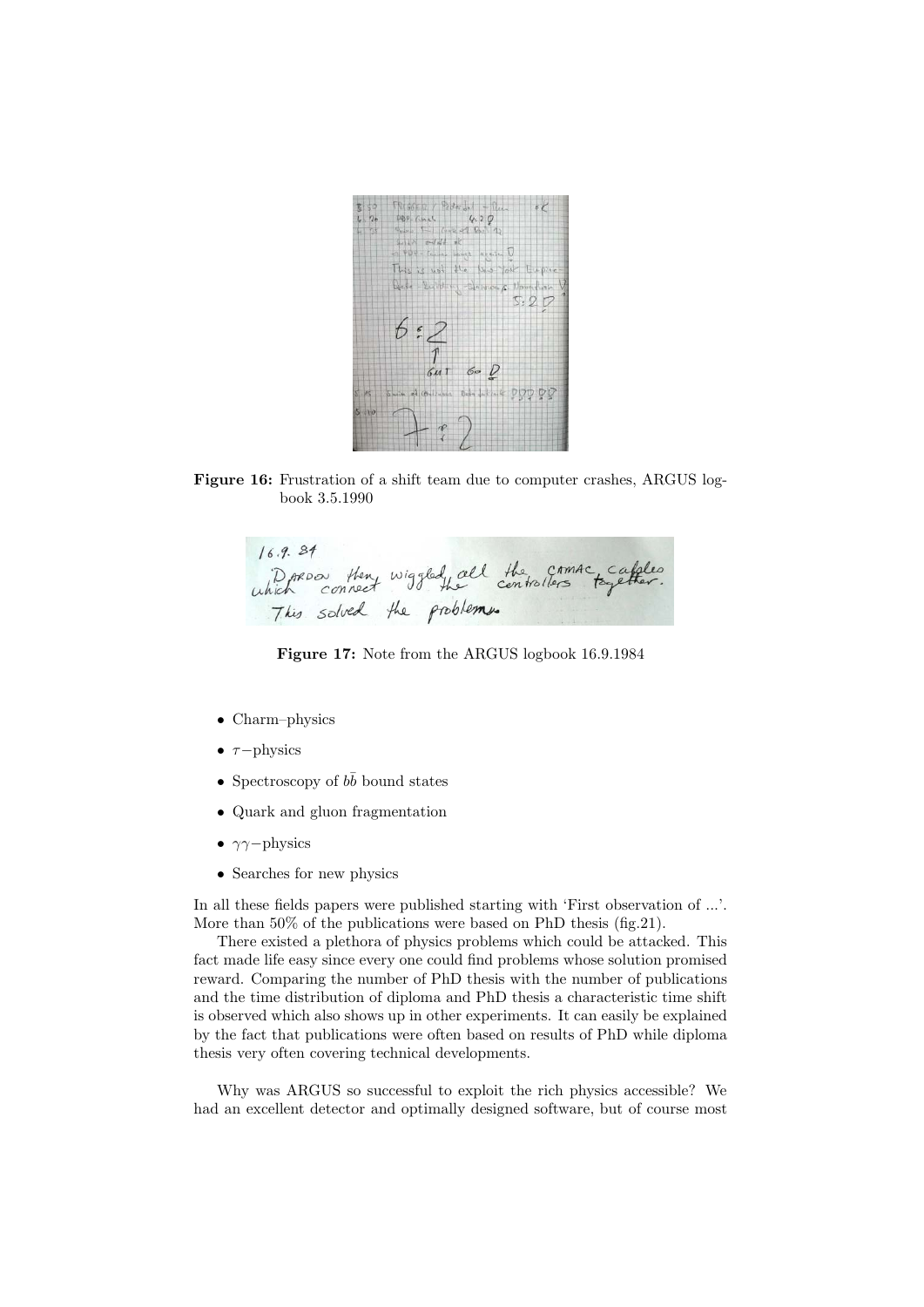

**Figure 18:** Notes in the ARGUS logbook (a) 22.5.1985 and (b) 17.4.1989



**Figure 19:** (a) Proposed actions to cure aging effects and (b) method applied successfully, logbook 8.3.1984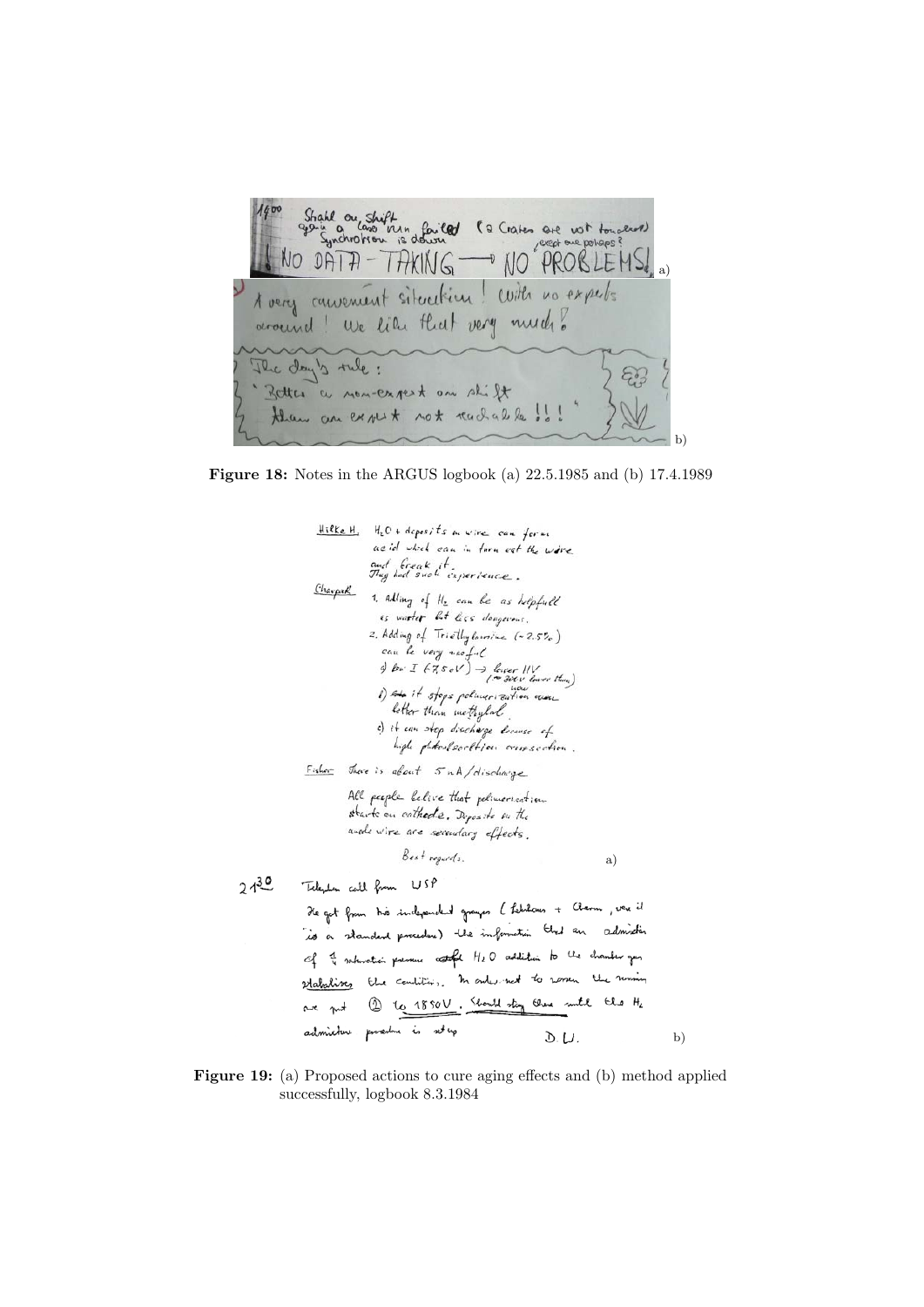

**Figure 20:** Record of very successful data taking day 5.8.1989

important was the quality of the physicists using them. A colleague from US once pointed out to me the importance of the nearly ideal mixture of experienced competent senior physicists from DESY and the excellent PhD students and postdocs of the participating universities. Their close cooperation turned out to be extremely effective and allowed to exploit the goldmine and successfully compete for many years with our colleagues from CLEO.

Twice the publication of wrong results was avoided in the last moment. The delivery of the DESY preprint concerning D*<sup>s</sup>*−meson observation was delayed by 8 month: the DESY preprint number is DESY 84–043 (May 1984), while the paper [30] was finally submitted January 7, 1985. In ref.[31] the reason for the delay is discussed. The first version of the preprint was collected in the last moment by K. Schubert and eco–friendly disposed [31].

A first preliminary limit on  $B0B^0$ –mixing was presented at Berkeley conference, it amounted to  $r_d = \frac{N(B^0B^0) + N(\bar{B}^0\bar{B}^0)}{N(B^0\bar{B}^0)} \leq 0.11$ . Returning from this conference H. Schröder started in August 1986 an analysis using an increased data sample of the exclusive decay  $\overline{B}0 \to D^{*+}l^-\overline{\nu}_l$ . For this purpose he developped a new selection method exploiting the excellent particle identification capabilities, the hermiticity and the large efficiency of the ARGUS detector. Along with 23 candidates for unmixed events he observed 2  $B^0e^+$ , 2  $\bar{B^0}e^-$ , and  $1 \bar{B^0} \mu^-$  and 1 fully reconstructed  $B^0B^0$ –event. The results were presented at the weekly ARGUS group meeting September 25, 1986 (fig.22). The delivery of the paper, prepared immediately after the Berkeley conference, was stopped in the last moment; the final results were published in June 1987 [32]

In one case the quality assurance methods of ARGUS did not prove successful [33]. A peak showed up in the  $p\bar{p}\pi$ <sup>+</sup> channel which is an allowed decay channel of the <sup>B</sup><sup>+</sup>−meson. Unfortunately, also the signal of one negative hadron in the shower counters was compatible with a  $\bar{p}$  [34]. This decay channel meanwhile has been observed [35] with a branching ratio a factor of 100 smaller than the value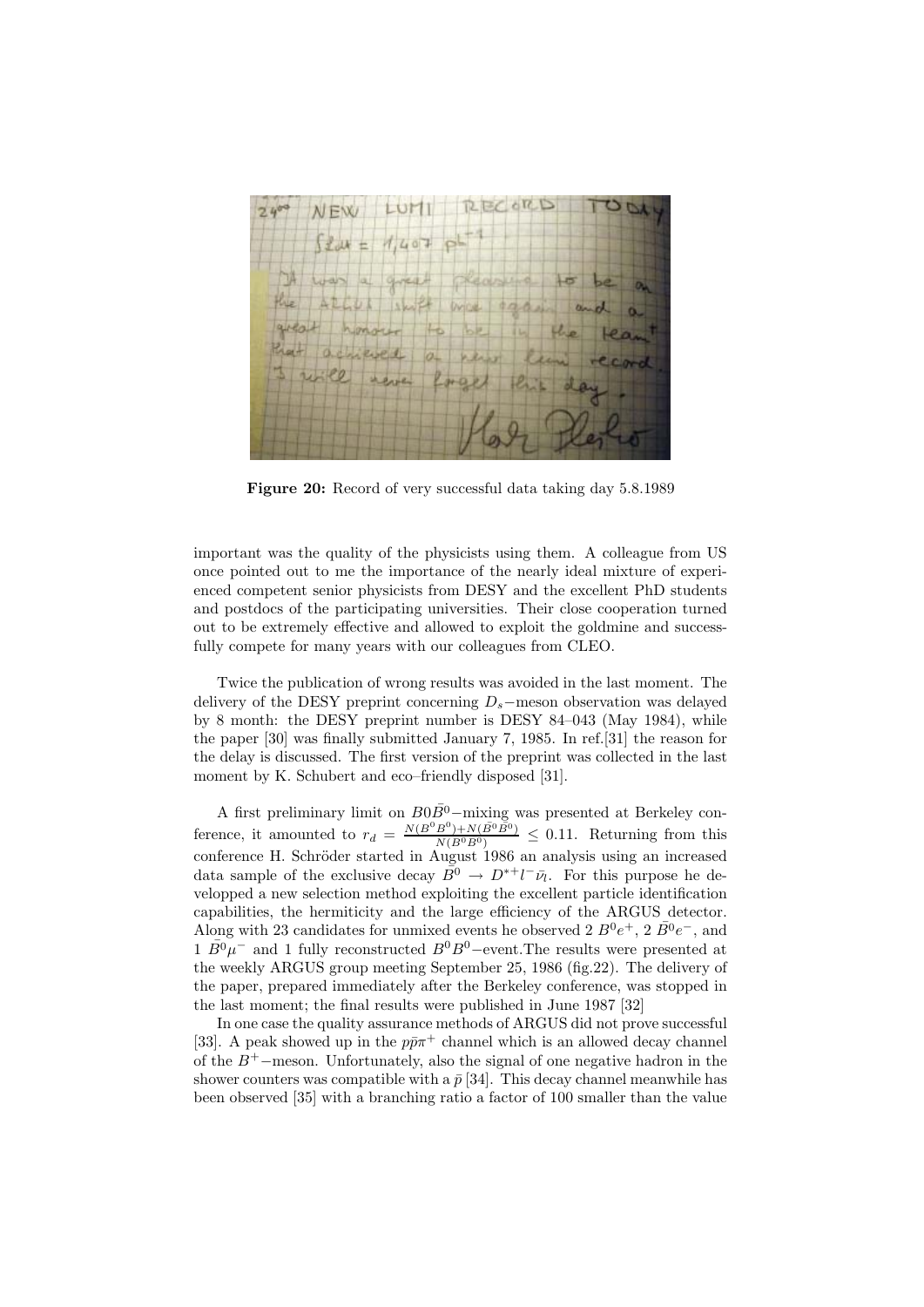

**Figure 21:** (a) Number of PhD thesis and publications per year, (b) comparison of ARGUS PhD and diploma thesis per year as function of time

derived from the ARGUS 'signal' which has to be interpreted as a fluctuation. This analysis suffered from the fact that no realistic model of  $\Upsilon(4S)$ −decays existed at that time and the cuts applied to select the 'signal' were tuned on the data. The bias introduced by this procedure was not realistically estimated at this time and thus the significance of the two fluctuations overestimated. Also the group dynamics [3] mentioned in ch.3.2 seems to have been important. In a later publication [36] the withdrawal of this result was indicated in an indirect way. The procedure proposed by L. Meitner to O. Hahn [37] when they were forced to withdraw their previous results on  $n-$ capture in U after the observation of nuclear fission would have been more elegant; ARGUS had the chance for such an approach when they observed for the first time  $b \to u$ transitions in inclusive semileptonic B–decays [38]; this opportunity was not used.

In consequence of this mishap a formal referee system was introduced where a critical expert of the collaboration, not involved in details of the analysis, was asked to check the different steps leading to the result. This procedure established a very effective control mechanism.

#### **3.4 Social life**

Good personal relations between the members of a collaboration are of high importance and in the ARGUS collaboration they were indeed usually very good. The many important discoveries from the beginning of the experiment on made the work rewarding and hence satisfying. The friendly competition with CLEO [39] enforced the feeling of solidarity and the work towards a common goal. People made friends and supported each other if necessary. Disagreements on technical and scientific matters were expressed clearly but usually in a polite way. Scanning the notes in the logbook one finds only one (fig.23) where the opposing opinions clashed; fortunately a senior was around to rise the discussion to the usual level.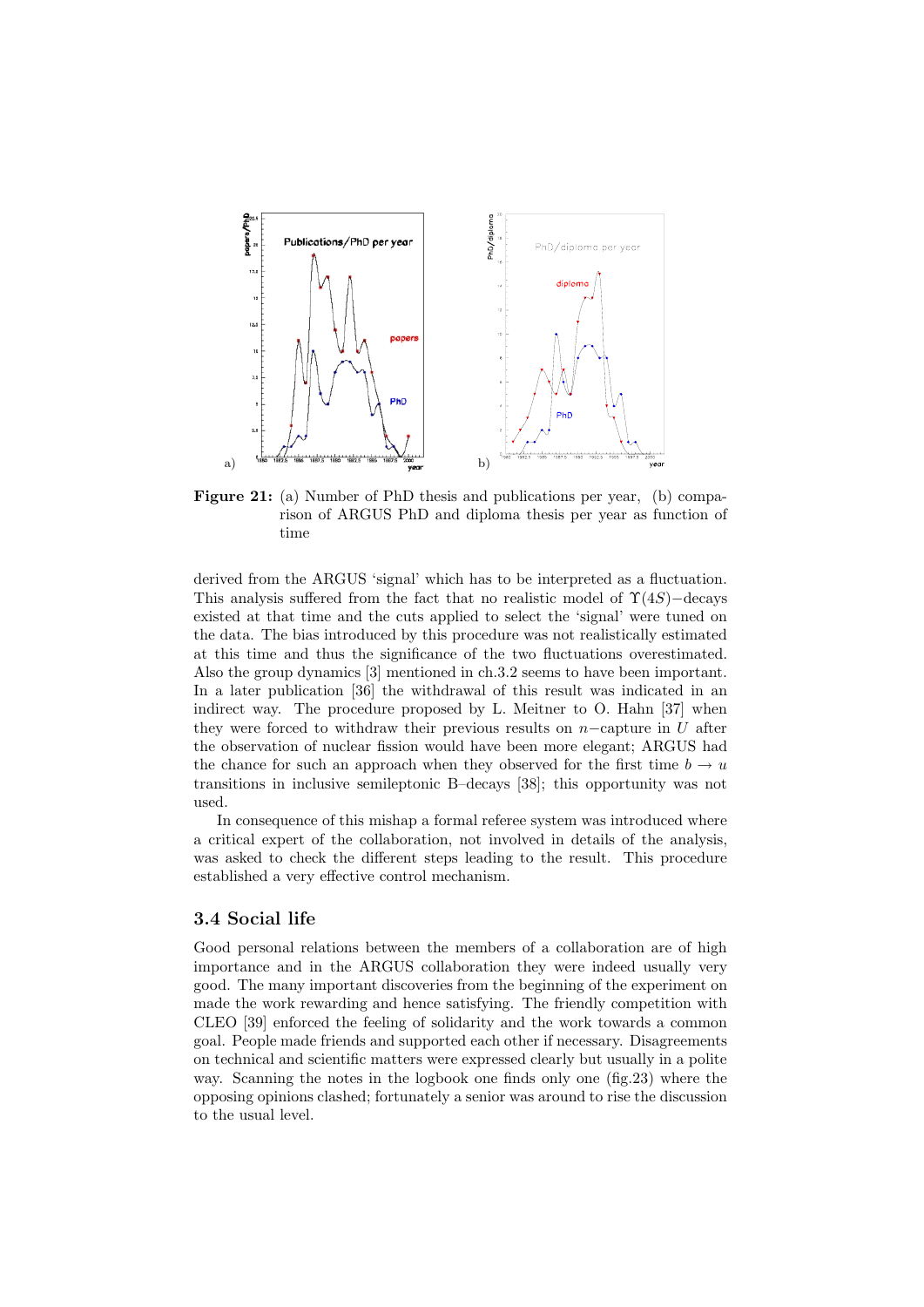

Figure 22: Front transparency of H. Schröder's talk announcing first observation of  $B^0\overline{B^0}$ −mixing



**Figure 23:** Notes from ARGUS logbook (1.12.1982) expressing controversial opinions

The collaboration meetings usually included social events which are documented in figs.24–26. The first meeting dedicated to the preparation of the proposal was held in 1978 at Geneva enforced by political reasons. In 1981 the group had grown (fig.24), but it was still small enough that all group members could be invited to the home of a senior. This changed later on; the highlight for sure was the collaboration meeting 1987 in Bled. Figs.25 prove the good spirit characteristic for the ARGUS collaboration. Usually a half–day excursion was planned during the outside collaboration meetings (fig.26a,b). Also these activities helped to improve solidarity within the collaboration. On long term these undertakings payed off. At DESY the social contacts were more on a personal level, only a few times on special events like finishing calibration runs or starting data taking Booze–ups took place. In these cases the training of our spokesman during student days as a 'Blauer Sänger' made him an ideal barkeeper (fig.27).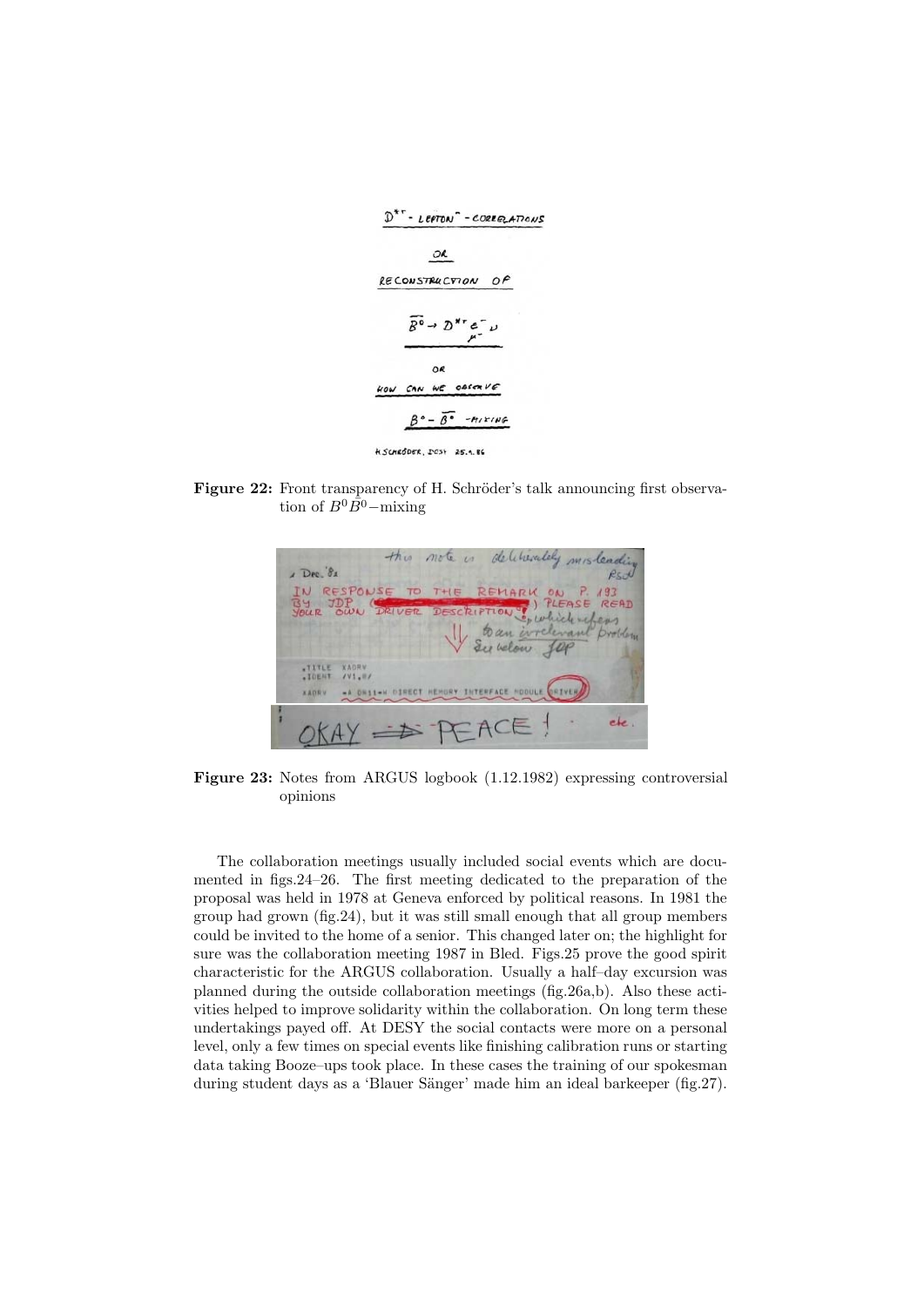

**Figure 24:** Documents of collaboration meetings 1978 at CERN and 1981 at Dortmund



**Figure 25:** Collaboration dinner at Bled 1987



**Figure 26:** Collaboration meeting in Moscow and Bled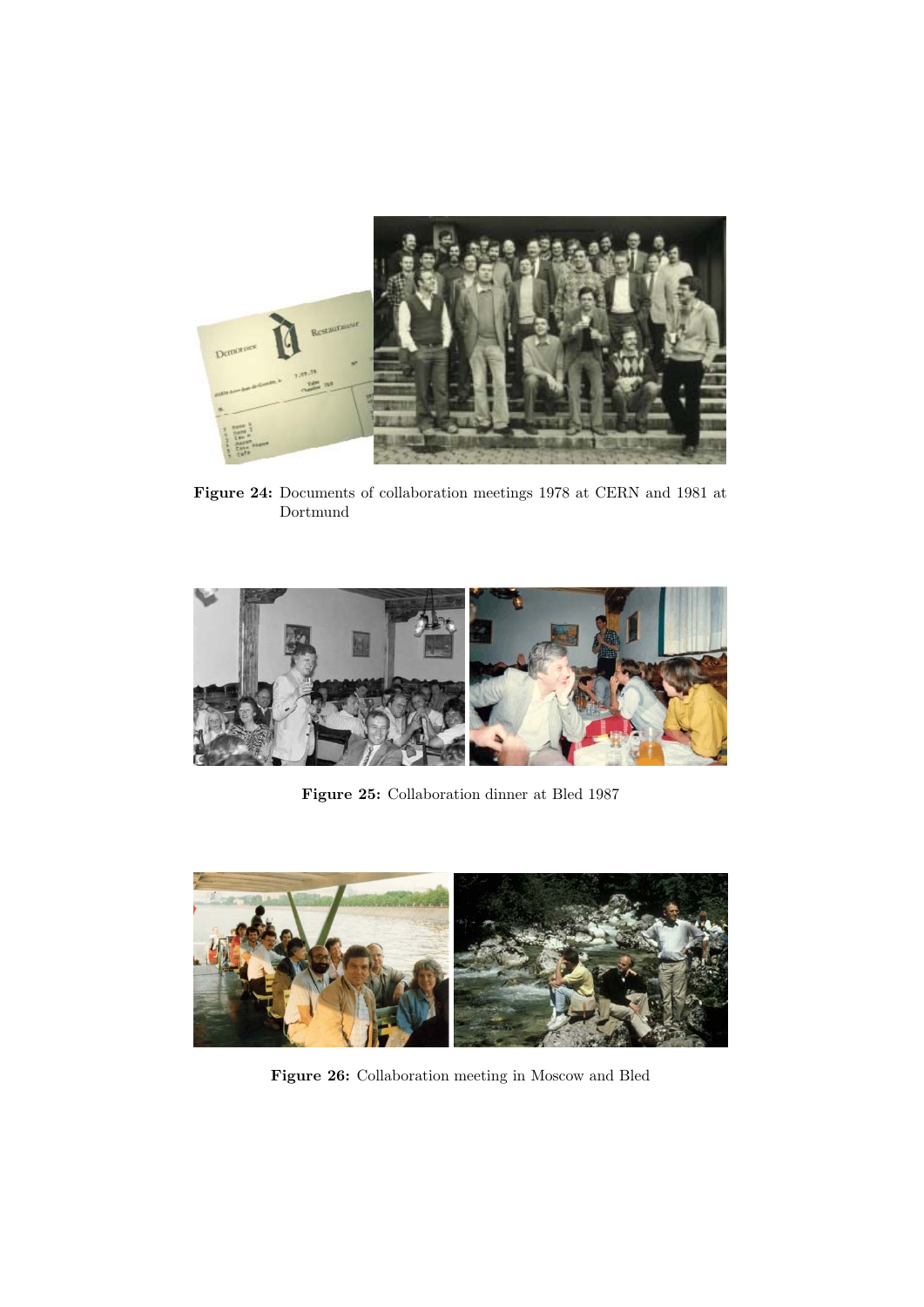

**Figure 27:** The spokesman in full action

#### **3.5 Careers**

Besides the publication and citation statistics the future careers of the collaboration members reflects the success of an experiment. 81 PhD and 101 Diploma/Master students prepared their thesis in the ARGUS collaboration. As shown in fig.28 most of the German graduates work nowadays in industry, some of them in leading positions. About 50% of the ARGUS students from outside Germany are still active in high energy physics.



**Figure 28:** Position in science and industry of german (left) and non–german ARGUS members (right)

Many of the seniors and postdocs of the ARGUS collaboration are nowadays in leading research positions (table 2). Three of the former postdocs are now spokesmen of one of the present day large international collaborations; as far as I can see no other collaboration has been as successful. The list of former PhD students which now have an influential position at universities and research centers is also long (table 2).

Finally the list of honors and prizes awarded to ARGUS members is impressive:

- 1989 B. Spaan Benno-Orenstein–Preis
- 1991 D.B. MacFarlane Herzberg Medal and 1995 Rutherford Medal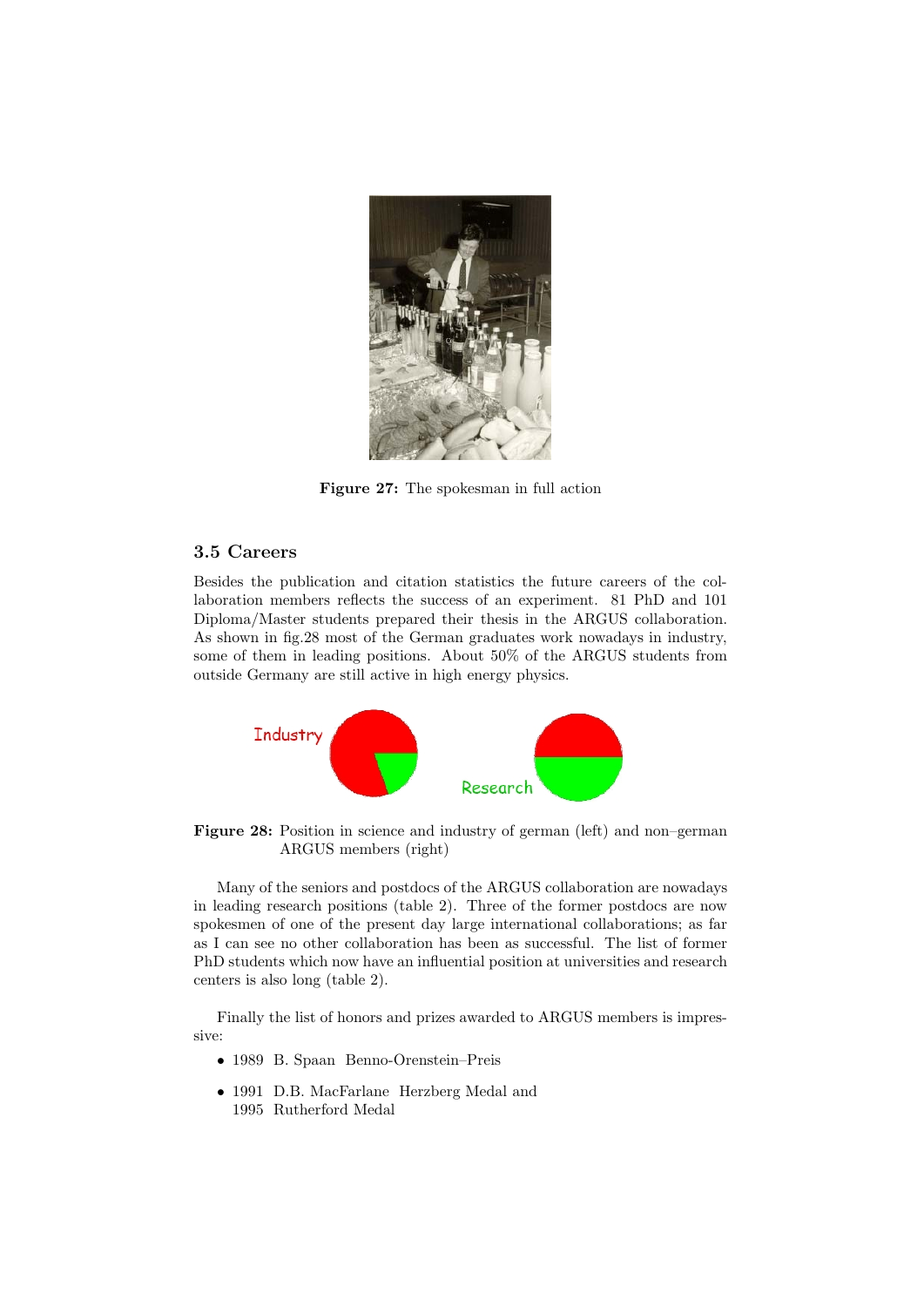| Seniors                                                             | Postdocs                                                                 | PhD                                                                                                                                                                                              |
|---------------------------------------------------------------------|--------------------------------------------------------------------------|--------------------------------------------------------------------------------------------------------------------------------------------------------------------------------------------------|
| M. Danilov<br>H. Kolanoski<br>W. Schmidt-Parzefall<br>K.R. Schubert | A. Golutvin<br>W. Hofmann<br>P. Krizan<br>D.B. MacFarlane<br>H. Schröder | S. Ball<br>D.J. Britton<br>D.M. Gingrich<br>G. Herrera<br>S. Khan<br>J.A. McKenna<br>J. Parsons<br>M. Paulini<br>T. Ruf<br>S. Schael<br>B. Spaan<br>J.D. Swain<br>G. Tsipolitis<br>S. Westerhoff |

**Table 2:** ARGUS members who achieved leading positions in research institutions

- 1995 W. Schmidt-Parzefall Gentner–Kastler Preis
- 1996 M. Danilov Max–Planck–Forschungspreis
- 1997 H. Schröder W.K.H. Panofsky Prize of APS
- 1997 Y.M. Zaitsev W.K.H. Panofsky Prize of APS
- $\bullet$  2001 G. Herrera Premio de Investigación 2001 de AMC
- 2004 C. Darden Russell Research Award
- 2007 D. Wegener Bundesverdienstkreuz 1. Klasse

### **Summary**

The success of the ARGUS collaboration had different sources. First of all the physics in the  $\Upsilon(4S)$  region turned out to be extremely multivarious and many fundamental problems could be attacked and solved. This was not expected when the ARGUS collaboration started. A powerful detector was necessary to exploit the goldmine and indeed the ARGUS detector fulfilled all conditions: charged and neutral particles were detected in nearly the full phase space, its hermiticity could be exploited in the analysis by innovative ideas. It had excellent particle identification possibilities. The fact that one institute was responsible for a component and this did not change during the lifetime of the experiment was essential for the optimal exploitation of the detector. All components achieved their design values and some even surpassed them. The design of the detector was optimized for pattern recognition and special effective analysis software was developped. ARGUS had excellent PhD students whose contribution was essential to develop and exploit original ideas in the analysis. Of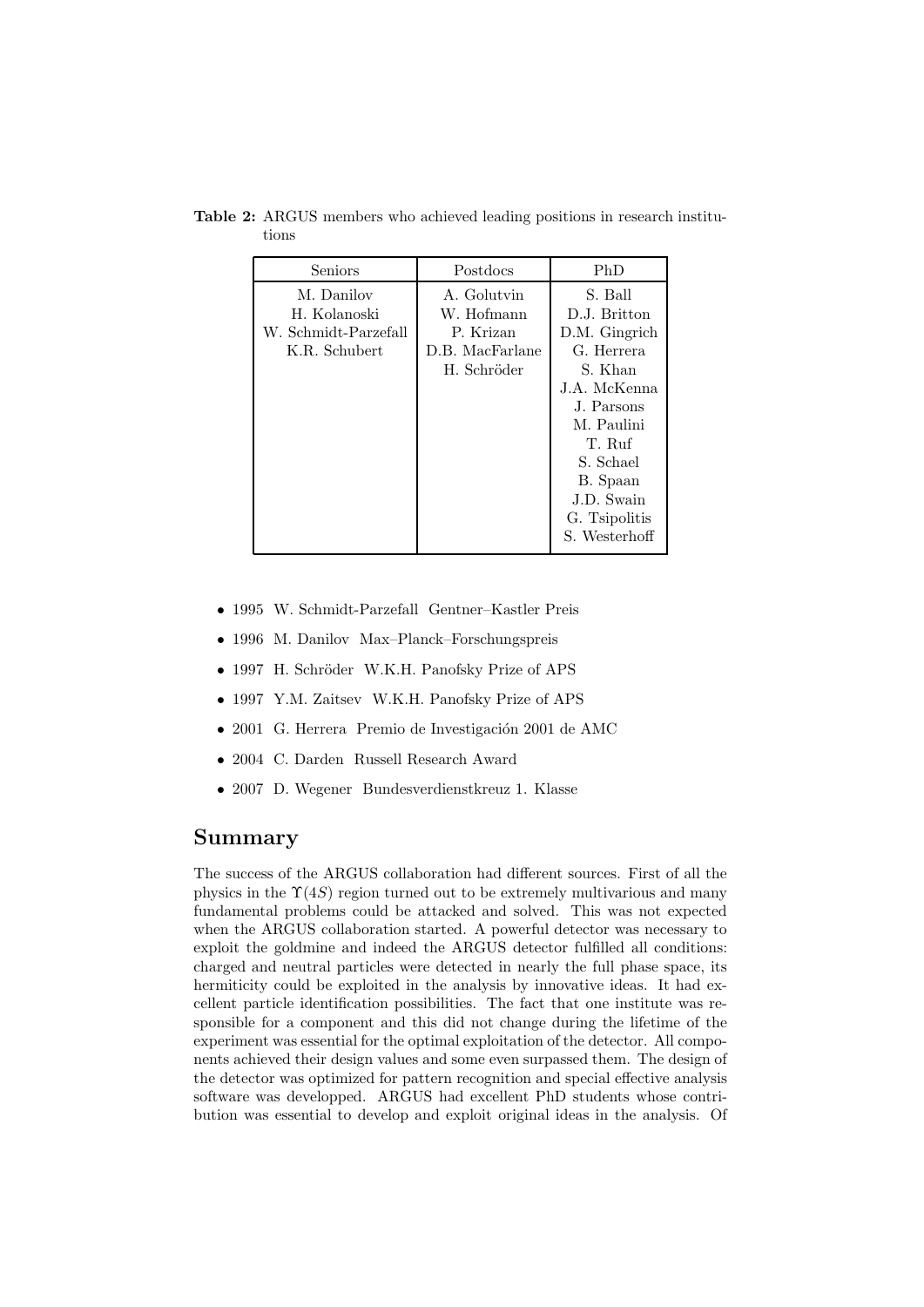course a little bit of luck was also necessary and the friendly competition with CLEO should not be underestimated [39].

Last but not least ARGUS was so successful because of the enthusiasm of its members and since the spirit in the collaboration was unique. It is best characterized by the introductory remarks of the report written by the "dwarfs" (fig.13,14): 'Please note that some of the "dwarfs" very probably will not have the opportunity to profit by the future of ARGUS. So account for their participation in our meetings as an expression of responsibility'.

## **Acknowledgement**

I thank J. Bürger, M. Danilov, H. Kapitza, W. Schmidt-Parzefall, H. Schröder, B. Spaan and K. Wille for discussions, unpublished material and copies of AR-GUS notes. All my colleages of the ARGUS experiment made the 22 years of collaboration a wonderful experience.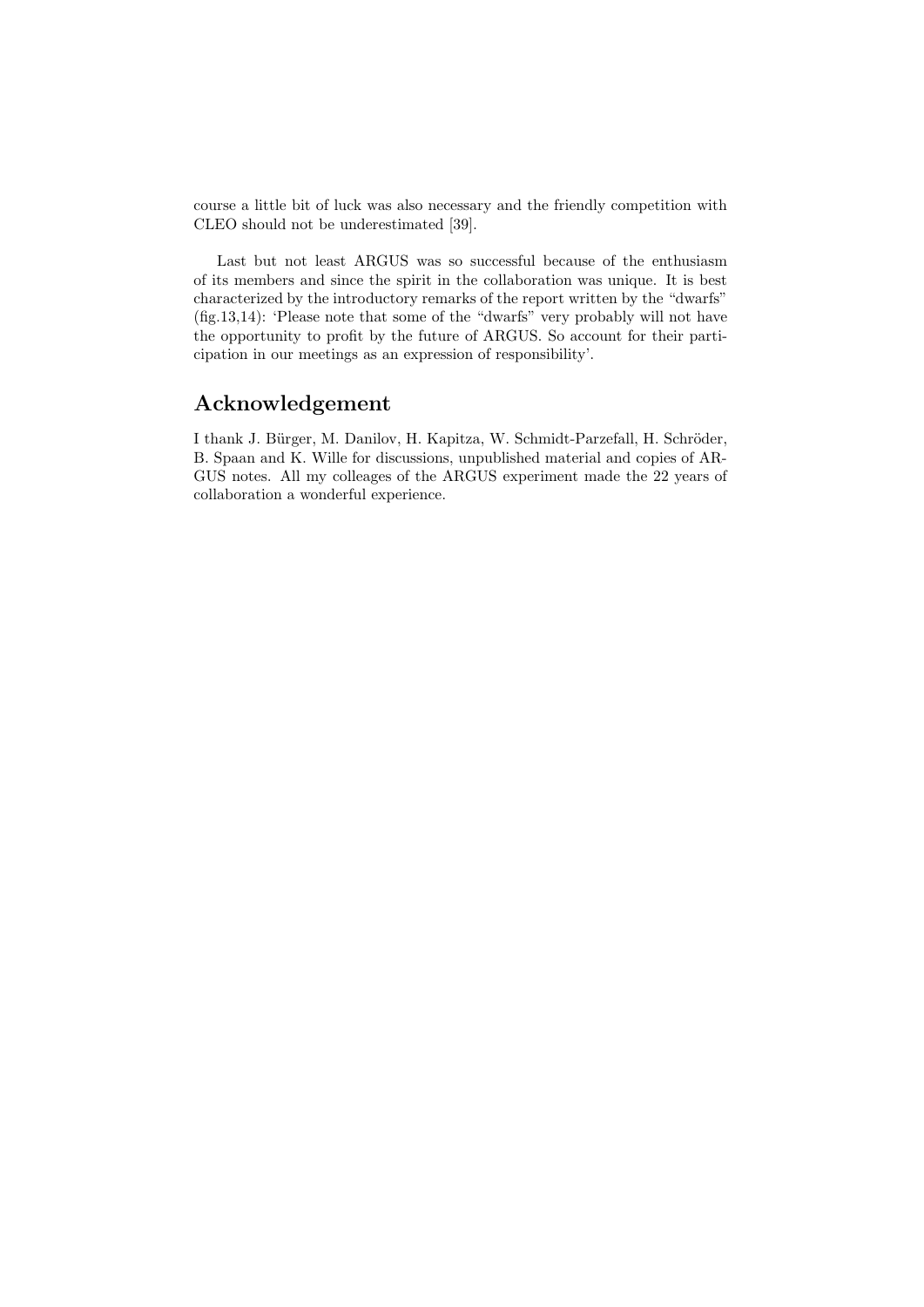# **Bibliography**

- [1] D. Price, Little Science, Big Science Suhrkamp 1982
- [2] W. Shrum et al., Structures of Scientific Collaboration MIT Press 2007
- [3] D.R.O. Morrison in R. Armenteros, A. Burger, Y. Goldschmidt-Clermont, J. Prentki (ed.): Physics from Friends – Papers dedicated to C. Peyrou on his 60th birthday, Geneva 1978
- [4] Novum Testamentum Vulgatae Editionis, Ev. Matthaei VII,16
- [5] K. Berkelmann, Cornell University 1992
- [6] G. Altarelli, Proc. Intern.Conf. High Energy Physics, Uppsala 1987, p.1002
- [7] Spires data bank October 2007
- [8] H. Schopper, Launching of DORIS II and ARGUS, these proceedings
- [9] W. Schmidt-Parzefall, Discovery of B–Mixing 1987, these proceedings
- [10] D. Wegener, B–Quark studies at DESY, Poceedings Twenty Beautiful Years of Bottom Physics, Chicago 1977 AIP Confrence Series 424(1998)50
- [11] W. Schmidt-Parzefall, Meeting on DORIS Experiments, Int.Rep. F15/01 (Nov.1977)
- [12] T. Walsh Meeting on DORIS Experiments, Int.Rep. F15/1 (Nov.1977)
- [13] ARGUS A New Detector for DORIS DESY F12/Pro 148 (Oct. 1978)
- [14] K. Yunkewicz, Author growth, Symmetry 01(2004) issue01
- [15] H. Albrecht et al. (ARGUS), Phys.Lett. 134B(1984)137, submitted 26.10.1983
- [16] D. P. Barber et al. (ARGUS, Crystal Ball), Phys.Lett. B135(1984)498
- [17] H. Albrecht et al. (ARGUS), Phys.Lett. B485(2000)37 subm. 24.4.2000, A search for the electric dipole moment of the  $\tau$ -lepton
- [18] Zwergenaufstand, ARGUS internal report 2.11.1986
- [19] The dwarfs: U. Binder et al., The uprising of the dwarfs, ARGUS internal note 1986